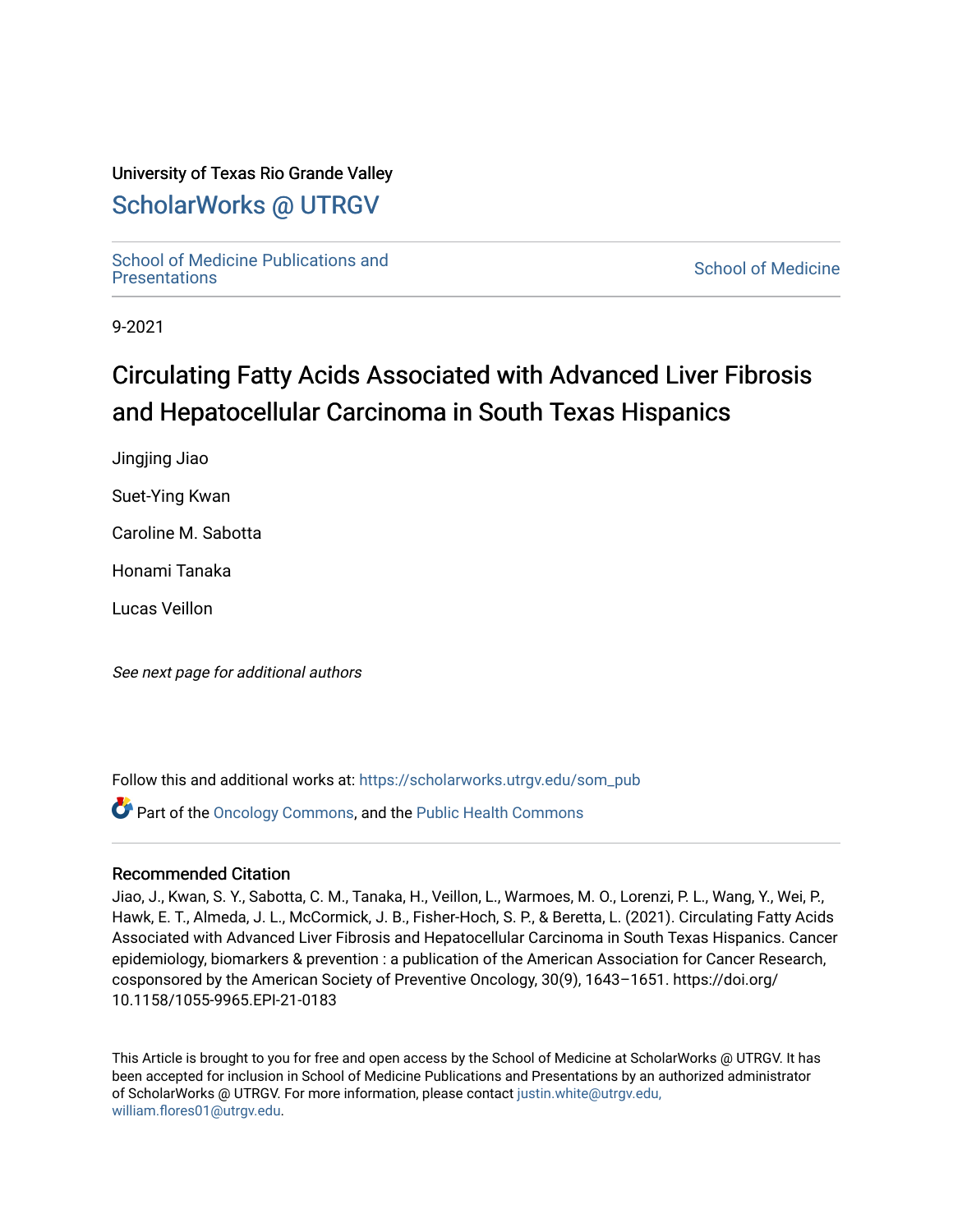### Authors

Jingjing Jiao, Suet-Ying Kwan, Caroline M. Sabotta, Honami Tanaka, Lucas Veillon, Marc O. Warmoes, Philip L. Lorenzi, Ying Wang, Peng Wei, Jose Luis Almeda, Joseph B. McCormick, and Susan P. Fisher-Hoch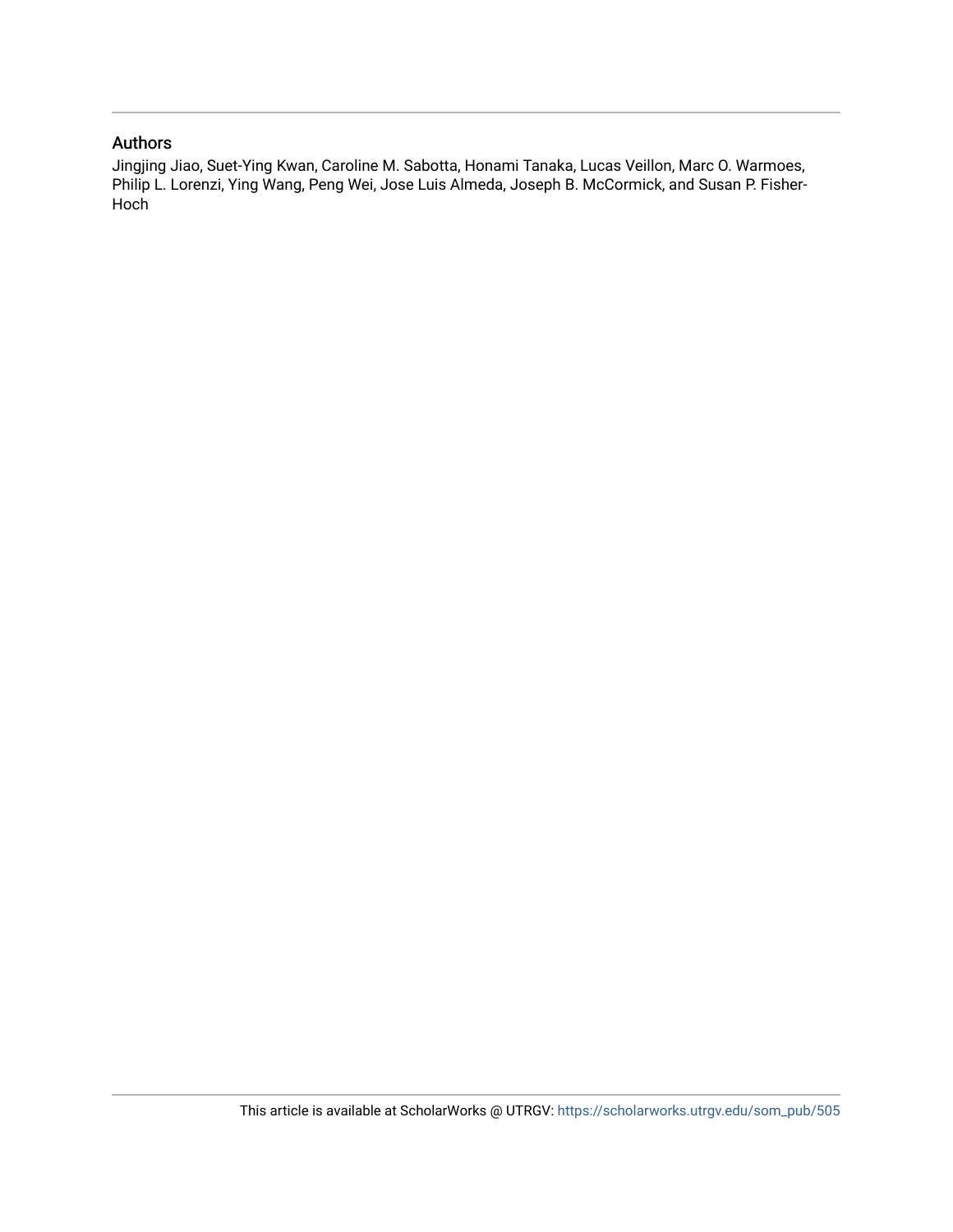

# **HHS Public Access**

## Author manuscript

Cancer Epidemiol Biomarkers Prev. Author manuscript; available in PMC 2021 September 06.

#### Published in final edited form as:

Cancer Epidemiol Biomarkers Prev. 2021 September ; 30(9): 1643–1651. doi:10.1158/1055-9965.EPI-21-0183.

## **Circulating Fatty Acids Associated with Advanced Liver Fibrosis and Hepatocellular Carcinoma in South Texas Hispanics**

**Jingjing Jiao**1, **Suet-Ying Kwan**1, **Caroline M Sabotta**1, **Honami Tanaka**1, **Lucas Veillon**2, **Marc O. Warmoes**2, **Philip L. Lorenzi**2, **Ying Wang**3, **Peng Wei**4, **Ernest T. Hawk**5, **Jose Luis Almeda**6, **Joseph B. McCormick**7, **Susan P. Fisher-Hoch**7, **Laura Beretta**<sup>1</sup>

<sup>1</sup>Department of Molecular and Cellular Oncology, The University of Texas MD Anderson Cancer Center, Houston, Texas, United States

<sup>2</sup>Metabolomics Core Facility, Department of Bioinformatics and Computational Biology, The University of Texas MD Anderson Cancer Center, Houston, Texas, United States

<sup>3</sup>Department of Bioinformatics and Computational Biology, The University of Texas MD Anderson Cancer Center, Houston, Texas, United States

<sup>4</sup>Department of Biostatistics, The University of Texas MD Anderson Cancer Center, Houston, Texas, United States

<sup>5</sup>Department of Clinical Cancer Prevention, University of Texas MD Anderson Cancer Center, Houston, Texas, USA

<sup>6</sup>Doctor's Hospital at Renaissance and University of Texas Rio Grande Valley School of Medicine, Edinburg, Texas, United States

<sup>7</sup>School of Public Health, University of Texas Health Science Center at Houston, Brownsville Regional Campus, Brownsville, Texas.

## **Abstract**

**Background:** Hispanics in South Texas have high rates of HCC and NAFLD. Liver fibrosis severity is the strongest predictive factor of NAFLD progression to HCC. We examined the association between free fatty acids (FAs) and advanced liver fibrosis or HCC in this population.

**Methods:** We quantified 45 FAs in plasma of 116 subjects of the Cameron County Hispanic Cohort, 15 Hispanics with HCC and 56 first/second-degree relatives of Hispanics with HCC. Liver fibrosis was assessed by FibroScan.

**Results:** Advanced liver fibrosis was significantly associated with low expression of very long chain (VLC) saturated FAs (SFAs), odd chain SFAs and VLC n-3 polyunsaturated FAs (PUFAs) (AOR [95% CI]: 10.4 [3.7-29.6], p<0.001; 5.7 [2.2-15.2], p<0.001; and 3.7 [1.5-9.3], p=0.005). VLC n3-PUFAs significantly improved the performance of the non-invasive markers for advanced fibrosis - APRI, FIB-4 and NFS. Plasma concentrations of VLC SFAs and VLC n-3 PUFAs were

**Corresponding Author:** Laura Beretta, Ph.D., Department of Molecular and Cellular Oncology, The University of Texas MD Anderson Cancer Center, 1515 Holcombe Boulevard, Houston, TX 77030, USA. Tel: +1 713 792 9100; Fax: 713-794-4023; LBeretta@mdanderson.org.

**Conflict of interest:** The authors have declared that no conflict of interest exists.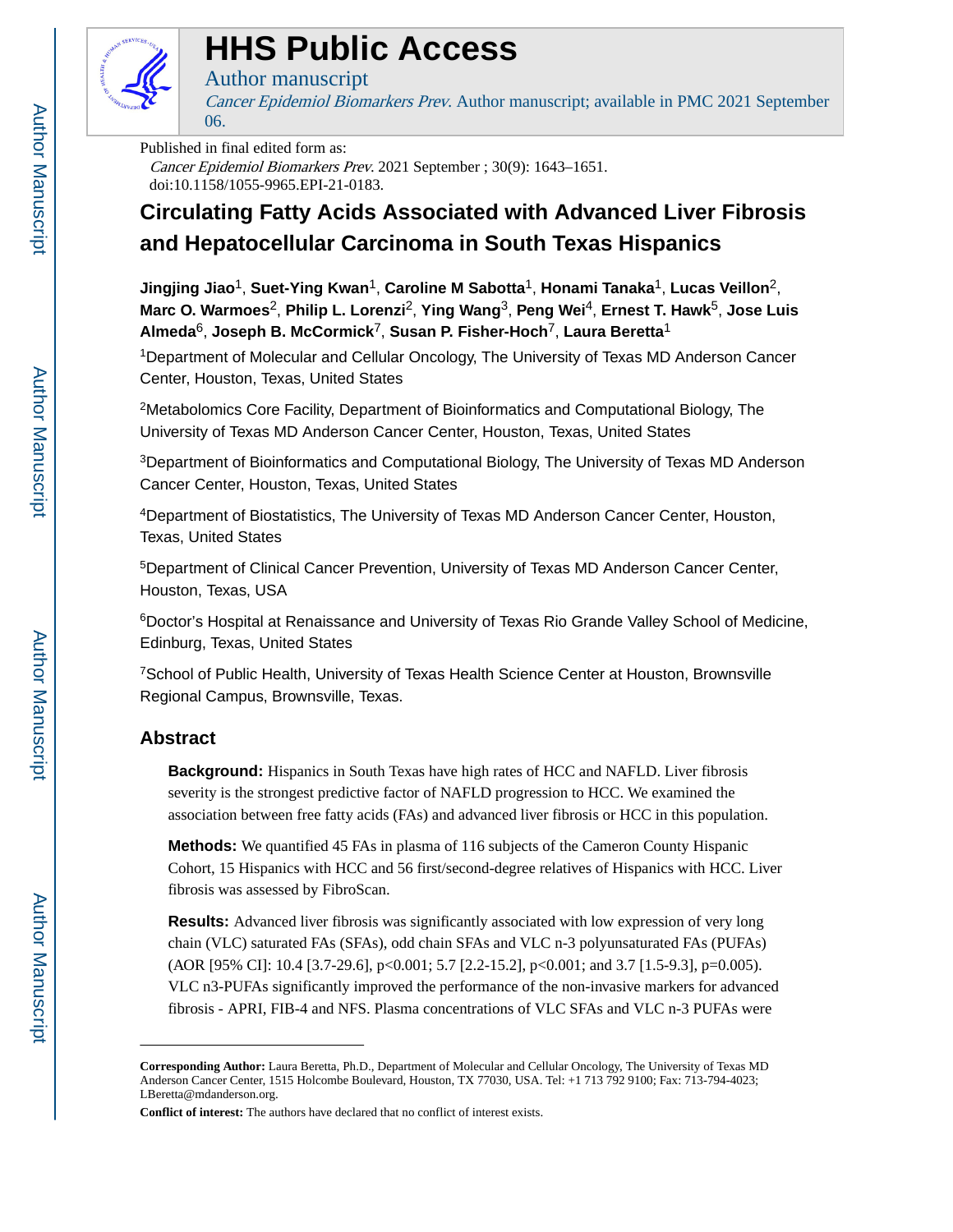further reduced in patients with HCC. Low concentrations of these FAs were also observed in relatives of HCC patients and in subjects with the PNPLA3 rs738409 homozygous genotype.

**Conclusions:** Low plasma concentrations of VLC n-3 PUFAs and VLC SFAs were strongly associated with advanced liver fibrosis and HCC in this population. Genetic factors were associated with low concentrations of these FAs as well.

**Impact:** These results have implications in identifying those at risk for liver fibrosis progression to HCC and in screening this population for advanced fibrosis. They also prompt the evaluation of VLC n-3 PUFAs or VLC SFAs supplementation to prevent cirrhosis and HCC.

#### **Keywords**

lipid metabolism; non-alcoholic fatty liver disease; cancer disparity; liver fibrosis; hepatocellular carcinoma

### **Introduction**

Liver cancer is the second leading cause of cancer death globally (1–3). Non-alcoholic fatty liver disease (NAFLD) constitutes an increasingly important risk for hepatocellular carcinoma (HCC). Because of the epidemics of obesity and type 2 diabetes, NAFLD prevalence has increased steadily (4, 5). In patients with NAFLD, the degree of liver fibrosis is the strongest predictive factor for life-threatening complications including HCC (6–8). It is therefore of utmost importance to detect liver fibrosis and prevent its progression.

In the United States (US), Hispanics have the highest prevalence of NAFLD (9) and Hispanics in South Texas have the highest age-adjusted rate of HCC (10). The Cameron County Hispanic Cohort (CCHC) is a population-based cohort of Hispanics in South Texas at the US-Mexico border region, with high prevalence of obesity (51%), diabetes (28%) and NAFLD (49%) (11–13). Liver cancer ranked third among cancers in males and sixth in females based on self-reported data (14). We also reported a 4-fold higher prevalence of advanced liver fibrosis and cirrhosis in this population compared to the general US population, primarily attributable to central obesity and diabetes (15, 16).

Levels of circulating free fatty acids (FAs) are closely connected to lipid metabolism (17) and insulin resistance (18). FAs are important sources of lipotoxic metabolites that induce mitochondrial dysfunction and oxidative stress, and are involved in NAFLD progression (19, 20). We reported that in mice with NAFLD-associated HCC, hepatocarcinogenesis is accompanied by important changes in circulating and hepatic FAs (21). We further demonstrated the utility of selected FAs in HCC risk prediction in patients with cirrhosis (22). We also identified a panel of FAs associated with NAFLD severity (23). Herein, we aimed to determine whether circulating FAs are associated with advanced liver fibrosis and HCC in Hispanics of South Texas and could serve as risk prediction biomarkers or therapeutic targets.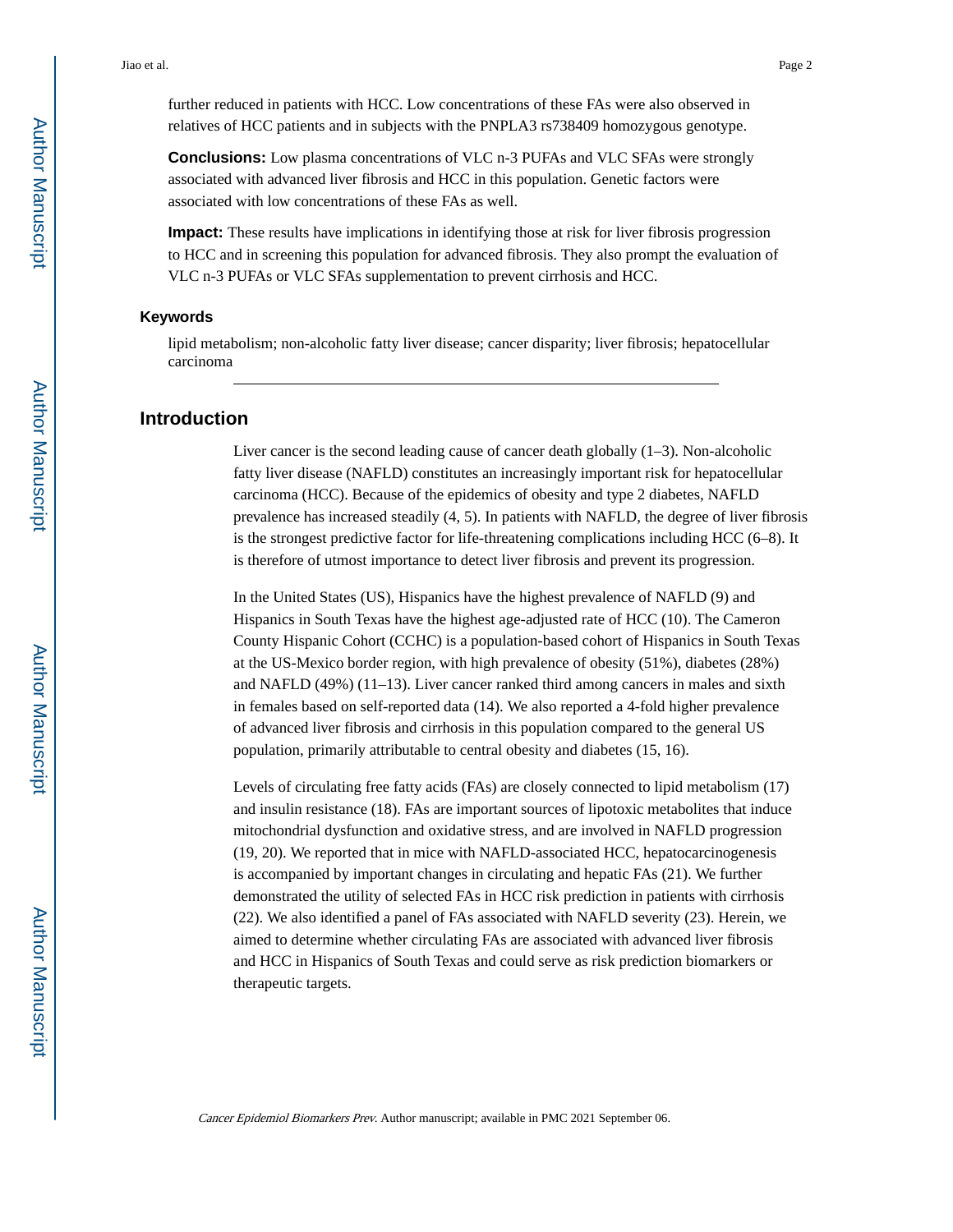#### **Materials and Methods**

#### **Study participants**

The study includes 116 participants from the CCHC (11), recruited between March 2016 and June 2018. Liver imaging, fasting blood collection and extensive clinical interview were performed on day of recruitment. Vibration-controlled transient elastography (FibroScan® 502 Touch or 530 Compact, Echosens) with automatic probe selection, was used to assess liver steatosis measured by controlled attenuation parameter (CAP) and liver fibrosis measured by stiffness (LSM) in kiloPascals (kPa). The following criteria were used: CAP 281 for steatosis and LSM 8.8kPa for advanced liver fibrosis, as previously established (24, 25). Among the 116 participants, 39 were selected for having advanced liver fibrosis and 77 participants without advanced liver fibrosis were randomly selected from the cohort (Supplementary Table S1). The study also included 15 Hispanics with HCC and advanced liver fibrosis, and 56 first- and second-degree relatives of Hispanics with HCC, all enrolled from August 2016 to January 2018, at the Doctors Hospital at Renaissance, Edinburg, South Texas. To reduce variability, fasting blood collection and clinical interview were performed prior to treatment, by CCHC personnel (Supplementary Tables S1-2). Subjects positive for hepatitis B or C virus were excluded from the study. The following criteria were used as categorical or diagnostic definitions: obesity (BMI 30), pre-diabetes (no history of diabetic medication, plus either fasting blood glucose (FBG) of 100-125mg/dl or HbA1c of 5.7-6.4 %), diabetes (FBG≥126mg/dl, HbA1c≥6.5% or history of diabetic medication), abnormal aspartate aminotransferase (AST) (>33U/L), abnormal alanine aminotransferase (ALT) (>40U/L for males; >31U/L for females), heavy drinking  $($ >14 drinks for men and >7 for women, weekly), moderate drinking (non-zero consumption but below criteria for heavy drinking), former smoking (lifetime cigarette consumption ≥100, plus no smoking at time of survey), current smoking (lifetime cigarette consumption ≥100, plus smoking at time of survey) (26).

#### **Quantification of plasma FAs**

FA profiling was performed blinded to clinical data, at the Metabolomics Core at MD Anderson Cancer Center. The research-grade assay used a methanol extraction approach derived from Mok et al (27) and a chemical derivatization approach derived from Li et al (28). Internal standard (32 $\mu$ L) consisting of (1, 2, 3, 4, 5, 6-<sup>13</sup>C<sub>6</sub>) 22:0 (12.5 $\mu$ g/mL) and 13C-labeled 14:0, 16:1n7c, 16:0, 17:0, 18:2n6, 18:1n9c, 18:1n9t, and 18:0 (25μg/mL) (Cambridge Isotope Laboratories, MA, USA) and extraction solvent (1mL) were added to 20μL of plasma. Following centrifugation at 4,122g at 4°C for 10min, supernatants were transferred to 2mL vials with Teflon caps and dried using a centrifugal vacuum concentrator. Extracted FAs were converted to acyl chloride using 200μL of 2 molar oxalyl chloride in dichloromethane at 65°C for 5min. Samples were dried and then derivatized by adding 150μL of 1% (v/v) 3-picolylamine in acetonitrile. Finally, samples were dried and stored at −80°C. Derivatization products were reconstituted in 100μL ethanol, transferred to auto-sampler vials, dried, and reconstituted in 15μL ethanol. Injection volume was 5μL. Mobile phase A (MPA) was 0.1% formic acid in water, and mobile phase B (MPB) was 0.1% formic acid in acetonitrile. The chromatographic method included a Thermo Fisher Scientific Accucore C30 column (2.6μm, 150 x 2.1mm) and the following gradient elution: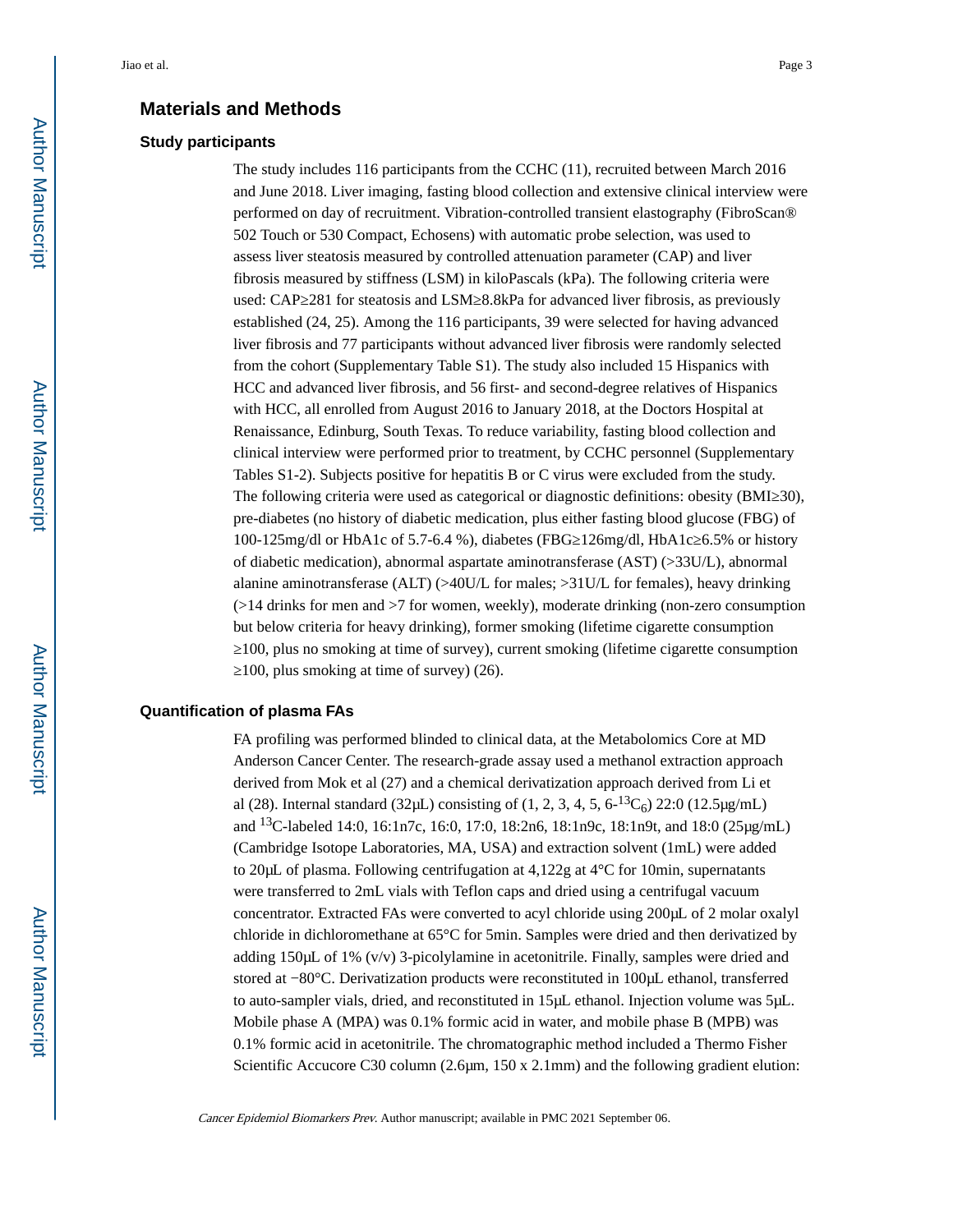0-5min, 65% MPB; 5-5.1min, 65-90% MPB; 5.1-55min, 90% MPB; 55-55.1min, 90-65% MPB; 55.1-60min, 65% MPB. A Thermo Fisher Scientific Orbitrap Fusion Tribrid mass spectrometer with heated electrospray ionization source was operated in data dependent acquisition mode with a scan range of 150-550m/z.

### **SNP genotyping**

Patatin-like phospholipase domain-containing protein 3 (PNPLA3) rs738409 and transmembrane 6 superfamily member 2 (TM6SF2) rs58542926 were genotyped by TaqMan 5'-nuclease assays using predesigned TaqMan probes (Applied Biosystems, Foster City, CA), on a ViiA7 Real time PCR system (Applied Biosystems, Foster City, CA). Both SNPs were in concordance with Hardy-Weinberg equilibrium, based on chi-squared, exact and likelihood ratio tests (Supplementary Table S3).

#### **Statistics**

Demographic and clinical parameters were compared between subject groups using twotailed student's t-test for continuous variables and Fisher tests for categorical variables. Differences in FA concentrations were tested using Mann-Whitney U or Kruskal-Wallis tests. P-values were adjusted using the Benjamini-Hochberg method to reduce the likelihood of false positives (29). Logistic regression was performed to predict sample status (control vs. case) based on continuous biomarker concentrations. For each logistic regression model, the area under the receiver operating characteristic (ROC) curve (AUC) was calculated. A likelihood ratio test was conducted to compare models. Correlations between FA concentrations and LSMs or diagnostic markers for advanced liver fibrosis were assessed using Spearman correlation analysis. Redundancy analysis (RDA) was performed to evaluate effects of clinical or demographic parameters on FA profiles, using the RDA function in the Vegan package for R. Log10-transformed abundances of FAs were the response variables; log10-transformed BMI, waist circumference, advanced fibrosis and steatosis were the explanatory variables. Analysis of variance-like, permutation-based tests were used to assess the significance (two-tailed p values  $\langle 0.05 \rangle$  of the model and of each constrained axis, as well as the marginal effects of each explanatory variable. Logistic regression was performed using SPSS to estimate odds ratio (OR) or adjusted OR (AOR) and 95% confidence interval (CI) for association of FAs with disease status or family history.

### **Results**

## **Changes in plasma FA concentrations associated with advanced liver fibrosis in Hispanics of South Texas**

We selected 39 CCHC subjects with advanced liver fibrosis (LSM average = 21.9 [8.8-75.0] kPa). We also randomly selected 77 CCHC subjects without advanced liver fibrosis (LSM average = 5.2 [1.7-8.7] kPa). Subjects with advanced liver fibrosis were more likely to have elevated AST levels (56.4% vs 7.8%, p<0.001), lower platelet counts (180.6x10<sup>9</sup>/L vs 238.4x10<sup>9</sup>/L, p<0.001) and higher alkaline phosphatase levels (115.6U/L vs 85.2U/L, p<0.001). Subjects with advanced liver fibrosis also had higher waist circumference (115.1cm vs 106.1cm, p=0.009) and BMI (35.1 vs 31.8, p=0.029). Importantly, there was no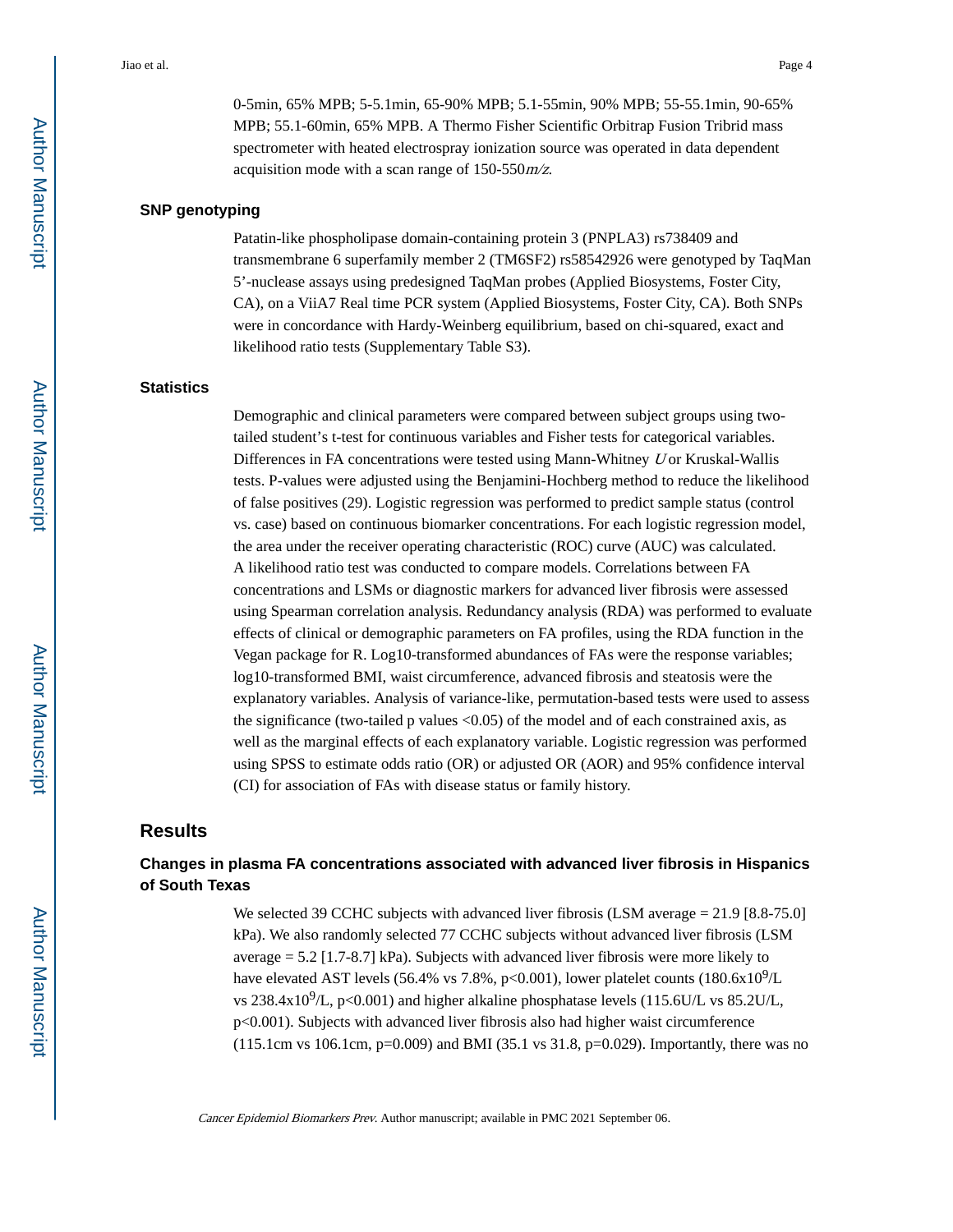A total of 45 FAs [14 saturated FAs (SFAs), 13 monounsaturated FAs (MUFAs) and 18 polyunsaturated FAs (PUFAs)] were quantified by mass spectrometry in plasma of the 116 study participants. We compared the absolute concentrations of the 45 FAs between subjects with advanced liver fibrosis and subjects without advanced fibrosis. Subjects with advanced fibrosis had significantly lower concentrations of odd chain SFAs (45.0μM vs 75.0μM, fold change (FC)=−1.7, p<0.001), very long chain (VLC) even chain SFAs (176.6μM vs 322.5μM, FC=−1.8, p<0.001), VLC n-3 PUFAs (73.9μM vs 160.0μM, FC=−2.2, p<0.001) and VLC n-6 PUFAs (57.2μM vs 116.3μM, FC=−2.0, p<0.001) (Fig. 1A). Individual odd chain SFAs included 17:0 (10.1μM vs 15.5μM, FC=−1.5, p=0.008), 19:0 (0.4μM vs 1.0μM, FC=−2.3, p<0.001), 21:0 (2.1μM vs 4.7μM, FC=−2.2, p<0.001), 23:0 (25.4μM vs 47.0μM, FC=−1.8, p<0.001) and 25:0 (0.7μM vs 1.2μM, FC=−1.9, p<0.001) (Fig. 1B). Individual VLC SFAs included 20:0 (28.9μM vs 54.6μM, FC=−1.9, p<0.001), 22:0 (102.7μM vs 179.7μM, FC=−1.7, p<0.001) and 24:0 (45.0μM vs 88.1μM, FC=−2.0, p<0.001) (Fig. 1C). Individual VLC PUFAs included for n-3: 20:5n3 (2.9µM vs 6.9µM, FC= $-2.4$ , p<0.001), 22:5n3 (4.6μM vs 10.1μM, FC=−2.2, p=0.001) and 22:6n3 (66.5μM vs 143.0μM, FC=−2.2, p=0.001) (Fig. 1D); and for n-6: 20:4n6 (35.0μM vs 74.8μM, FC=−2.1, p<0.001), 22:4n6 (17.6μM vs 31.9μM, FC=−1.8, p=0.002) and 24:2n6 (4.5μM vs 9.6μM, FC=−2.1, p<0.001) (Fig. 1D). Significance remained for all FAs and FAs groups after adjusting p-values using the Benjamini-Hochberg method for multiple test correction. Significance also remained after exclusion of heavy drinkers. Finally, at the exception of 17:0, all FAs and FA groups remained significant in never drinkers and in subjects with liver steatosis (Supplementary Table S4A).

In logistic regression analysis, low levels (quartile Q1) of odd chain SFAs, VLC even chain SFAs and VLC n-3 PUFAs were strongly associated with advanced liver fibrosis (OR [95% CI]: 5.1 [2.1-12.6], p<0.001; 10.1 [3.8-26.4], p<0.001; and 4.2 [1.7-10.1], p=0.001, respectively). Among individual FAs in these groups, 23:0 and 25:0, 24:0 and 20:5n3 had the strongest associations (OR [95% CI]: 8.0 [3.1-20.3], p<0.001; 8.0 [3.1-20.3], p<0.001; 12.9 [4.8-35.3], p<0.001; and 6.4 [2.6-15.9], p<0.001; respectively). After adjustment for age, gender, BMI and alcohol intake (g/day), low levels (Q1) of odd chain SFAs, VLC even chain SFAs and VLC n-3 PUFAs remained strongly associated with advanced fibrosis (AOR [95% CI]: 5.7 [2.2-15.2], p<0.001; 10.4 [3.5-29.6], p<0.001; and 3.7 [1.5-9.3], p=0.005) with again the strongest associations observed for 25:0, 24:0 and 20:5n3 (AOR [95% CI]: 8.7 [3.1-24.2], p<0.001; 15.0 [4.9-46.3], p<0.001; and 6.2 [2.4-16.0], p<0.001) (Fig. 2).

RDA further confirmed the strong relationship between advanced liver fibrosis and abundance of the identified FAs. In this analysis, the FAs described in Fig. 1 were used as response variables and advanced liver fibrosis, steatosis, BMI and waist circumference as explanatory variables. The model was statistically significant (p=0.003) with 9.8% of the FA profiles explained by the presence of advanced liver fibrosis (p=0.001) (Supplementary Fig. S1). No contribution of steatosis, BMI, nor waist circumference was observed.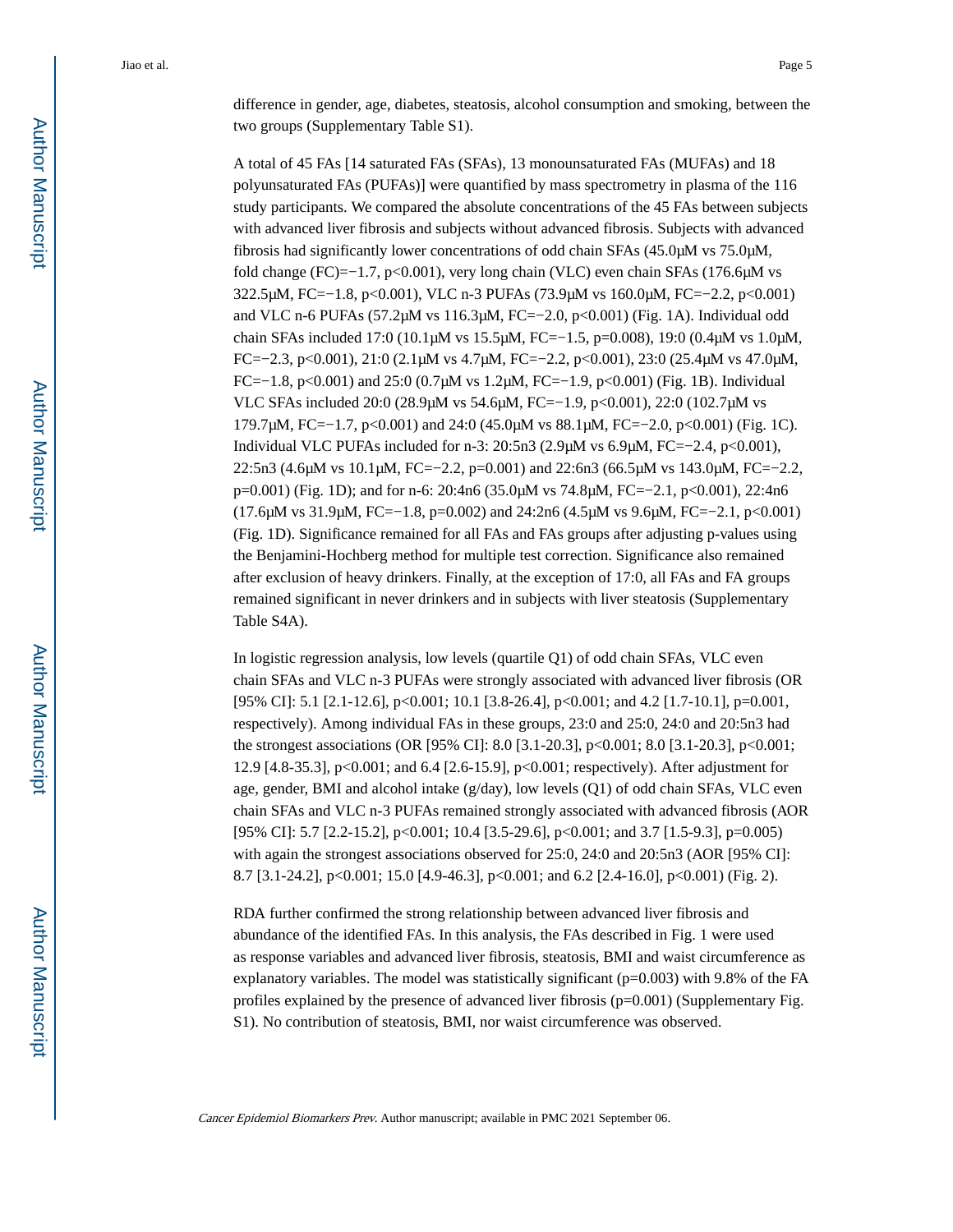## **VLC n-3 PUFAs improve the performance of non-invasive biomarkers for the diagnosis of advanced liver fibrosis in this population**

To evaluate whether addition of selected FAs could improve the performance of current non-invasive markers for advanced liver fibrosis, we first performed Spearman correlation analysis of the identified FAs with aspartate aminotransferase-to-Platelet Ratio Index (APRI), fibrosis 4 index (FIB-4) and NAFLD Fibrosis Score (NFS). While APRI did not correlate with any selected FAs groups, FIB-4 and NFS negatively correlated with odd chain SFAs (r=−0.21, p=0.026 and −0.29, p=0.001) and VLC even chain SFAs (r=−0.27, p=0.004 and −0.37, p<0.001) (Supplementary Table S5). Since no correlation was observed between VLC n-3 PUFAs and APRI, FIB-4 or NFS, we tested whether VLC n-3 PUFAs could improve the performance of these three tests. Among them, APRI had the highest AUC for advanced liver fibrosis (0.84 [95% CI: 0.76-0.92]), followed by FIB-4 (0.78 [95% CI: 0.68-0.87]) and NFS (0.73 [95% CI: 0.63-0.83]). The addition of VLC n3-PUFAs significantly improved their performance, reaching 0.90 [95% CI: 0.85-0.96] for the combination with APRI ( $p=0.03$ ), 0.84 [95% CI: 0.76-0.91) for the combination with FIB-4 (p=0.12), and 0.78 [95% CI: 0.69-0.87] for the combination with NFS (p=0.08) (Fig. 3). At 85% specificity, the addition of VLC n-3 PUFAs increased the sensitivity of APRI from 70% to 80%. At 85% sensitivity, the addition of VLC n-3 PUFAs increased the specificity of APRI from 54% to 82%.

## **Plasma FAs concentrations in Hispanics with HCC in the context of advanced liver fibrosis: a pilot study**

We also investigated in a pilot study whether the concentrations of the identified FAs further decreased in plasma of Hispanics with HCC in the context of advanced liver fibrosis. We quantified FAs in 15 Hispanics in South Texas diagnosed with HCC. All had advanced liver fibrosis measured by FibroScan. Compared to the 39 CCHC subjects with advanced liver fibrosis but no HCC, subjects with HCC were more likely to be male (86.7% vs 30.8%, p=0.001) and to have higher alkaline phosphatase levels (167.2U/L vs 115.6U/L, p=0.025), lower albumin levels  $(3.2g/dL \text{ vs } 3.7g/dL, p<0.001)$ , lower platelet counts  $(129.6x10^9/L)$ vs 180.6x10<sup>9</sup>/L, p=0.008) and lower steatosis (CAP=253.4dB/m vs 297.3dB/m, p=0.022) (Supplementary Table S1). VLC n-3 PUFAs concentrations were significantly lower in HCC subjects compared to CCHC subjects with advanced liver fibrosis but no HCC. These included 20:5n3 (0.33μM vs 2.87μM, FC=−8.6, p=0.002), 22:5n3 (0.86μM vs 4.57μM, FC=−5.3, p=0.020), and 22:6n3 (17.7μM vs 66.5μM, FC=−3.8, p=0.030) (Fig. 4A). Abundance of VLC SFAs 24:0 (20.1μM vs 45.0μM, FC=−2.2, p=0.034), 23:0 (11.4μM vs 25.7μM, FC=−2.3, p=0.024) and 25:0 (0.21μM vs 0.65μM, FC=−3.1, p=0.017) were also significantly lower in subjects with HCC compared to subjects with advanced liver fibrosis but no HCC (Fig. 4B). The strongest association was observed for 20:5n3 when evaluating risk of HCC among subjects with advanced liver fibrosis (OR [95% CI]: 5.2 [1.4-19.2], p=0.013; AOR/age and gender [95% CI]: 5.3 [1.0-27.9], p=0.05) or among all study participants (OR [95% CI]: 11.8 [3.4-40.4, p<0.001; AOR/age and gender [95% CI]: 11.2 [2.9-42.3], p<0.001).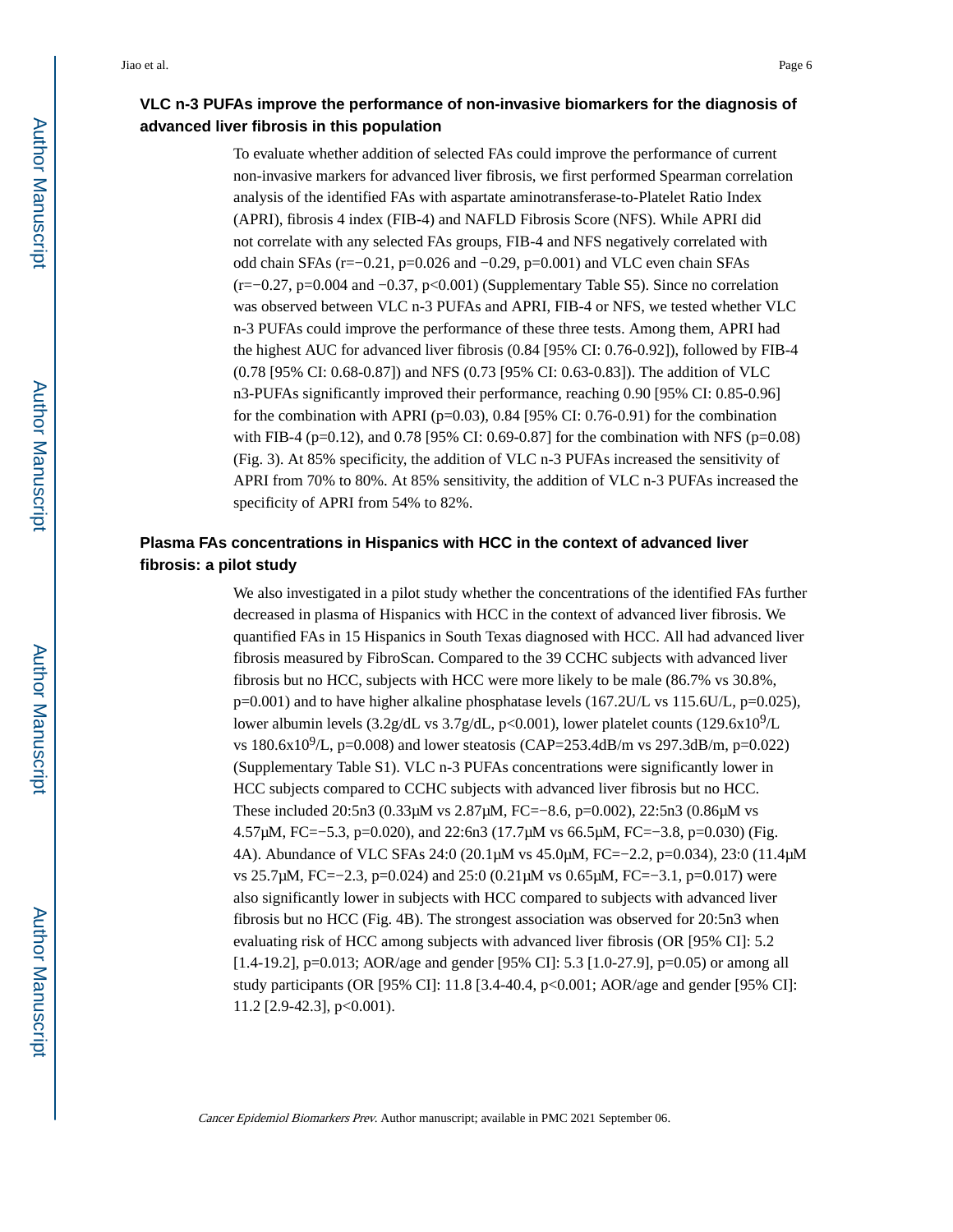## **Potential genetic contribution to low plasma concentrations of VLC n-3 PUFAs and VLC SFAs**

We also profiled FAs in 56 first- and second-degree relatives of Hispanics diagnosed with HCC in South Texas. We confirmed that none of these subjects had liver fibrosis by FibroScan. The 56 relatives of patients with HCC were significantly younger (43.8 vs 57.6, p<0.001) and less likely to be diabetic (17.9% vs 42.6%, p<0.001) than 61 CCHC study participants without liver fibrosis nor family history of HCC (Supplementary Table S2). Remarkably, VLC n-3 PUFAs and VLC SFAs were significantly lower in relatives of HCC patients than in CCHC subjects without family history of HCC. These included 20:5n3 (3.6μM vs 6.7μM, FC=−1.8, p<0.001), 22:5n3 (6.1μM vs 9.7μM, FC=−1.6, p=0.013), 22:6n3 (85.7μM vs 141.1μM, FC=−1.6, p=0.005) (Fig. 5A) as well as 24:0 (50.5μM vs 89.4μM, FC=−1.8, p<0.001), 23:0 (31.1μM vs 47.7μM, FC=−1.5, p=0.009) and 25:0 (0.67μM vs 1.28μM, FC=−1.9, p=0.001) (Fig. 5B). Significance remained after adjusting p-values using the Benjamini-Hochberg method (Supplementary Table S4C). In logistic regression analysis, low concentrations (Q1) of 20:5n3 and 24:0 had the strongest associations with family history of HCC (OR [95% CI]: 9.0 [3.1-26.0], p<0.001 and 3.5  $[1.4-8.5]$ , p=0.006). After adjustment by age, gender, diabetes and alcohol intake (g/day), the association with family history of HCC remained strong for both 20:5n3 and 24:0 (AOR [95% CI]: 7.6 [2.3-24.4], p=0.001 and 4.5 [1.6-13.0], p=0.005) (Fig. 5C).

We then evaluated whether polymorphisms in PNPLA3 and TM6SF2 previously associated with liver fibrosis and HCC, were associated with low concentrations of VLC SFAs and VLC n-3 PUFAs. We genotyped PNPLA3 rs738409 and TM6SF2 rs58542926 in over 900 CCHC subjects as well as in all study participants. As anticipated, the frequency of PNPLA3 rs738409 homozygous GG genotype in CCHC (27.8%) was significantly higher than in other populations (4.0% in Caucasians and 9.3% in all from the 1000 Genomes Project) and similar to reported frequency in Hispanics in California (34.4%) (30) (Supplementary Fig. S2A). The frequency of TM6SF2 rs58542926 heterozygous CT genotype in CCHC (7.6%) was similar to other populations ranging from 12.1% in all from the 1000 Genomes Project to 16.2% in Caucasians (Supplementary Fig. S2A). In our study participants, the frequency of PNPLA3 rs738409 GG was 31%, 39% and 40% in subjects without advanced liver fibrosis, with advanced fibrosis or with HCC, respectively (Supplementary Fig. S2B). The frequency of TM6SF2 rs58542926 CT significantly increased from subjects without advanced fibrosis, to subjects with advanced fibrosis and to subjects with HCC (3%, 16% and 27%, p=0.016) (Supplementary Fig. S2B). In logistic regression analysis, presence of TM6SF2 rs58542926 CT was associated with increased risk for advanced liver fibrosis (OR [95% CI]: 3.3 [1.0-10.2], p=0.042; AOR/age and gender [95% CI]: 3.2 [1.0-10.1], p=0.045) and HCC (OR [95% CI]: 3.4 [0.9-12.4], p=0.067; AOR [95% CI]: 4.9 [1.0-23.9], p=0.050). Lower concentrations of VLC SFAs, 24:0 in particular, and of VLC n-3 PUFAs were observed in subjects with PNPLA3 variant (Table 1). No difference was observed with TM6SF2 heterozygous CT genotype (Table 1).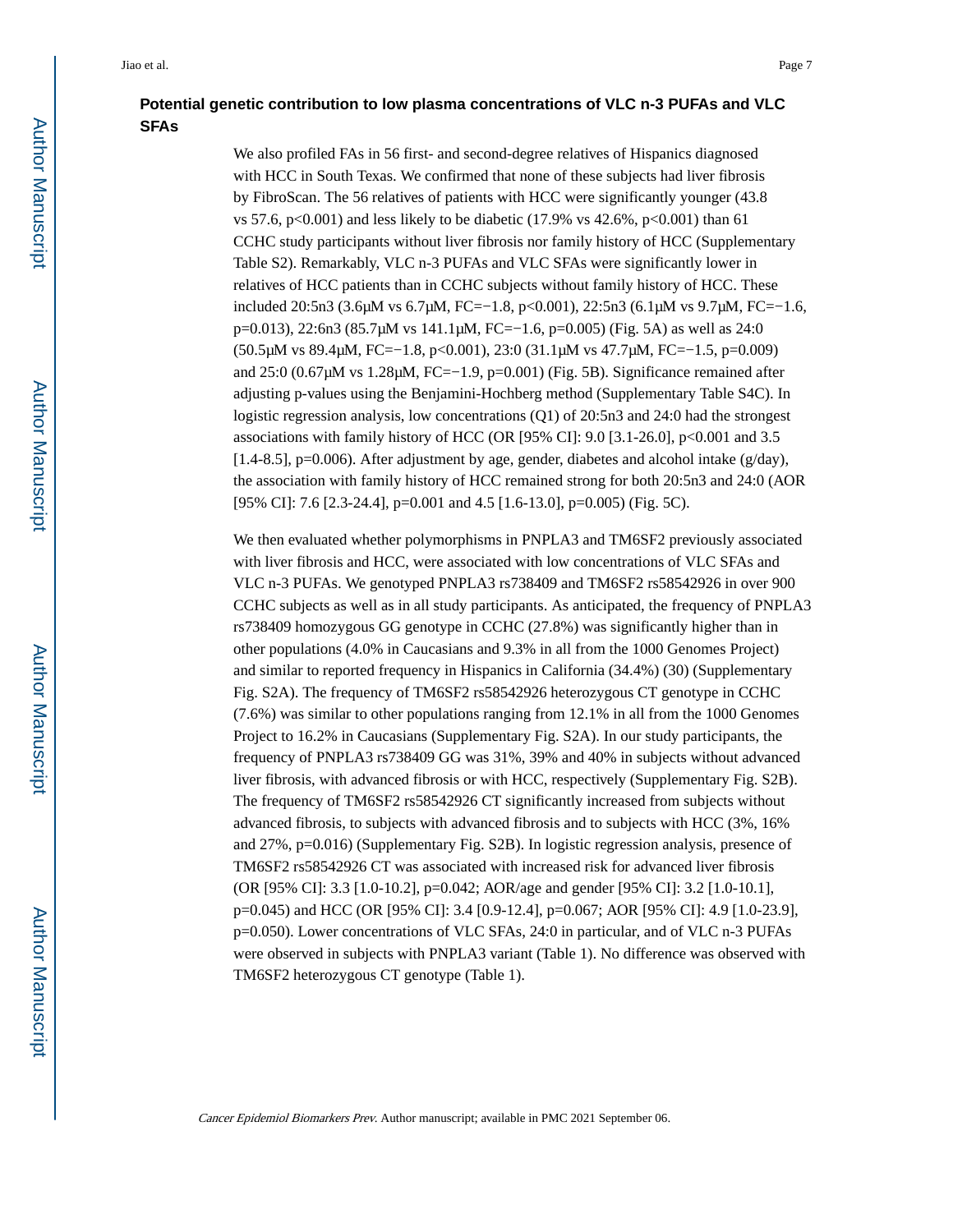#### **Discussion**

In this study, we first observed decreased concentrations of odd chain SFAs, VLC SFAs, VLC n-3 PUFAs and VLC n-6 PUFAs with advanced liver fibrosis in Hispanics from South Texas. We further showed that VLC n-3 PUFAs could have utility in the diagnosis of advanced fibrosis in this population. Indeed, VLC n-3 PUFAs significantly improved the performance of APRI, FIB-4 and NFS, non-invasive markers currently used for the diagnosis of advanced fibrosis. There are very few studies of fatty acid profiling focusing on advanced liver fibrosis, and none in population studies focusing on communities disproportionally affected by liver fibrosis and HCC. It was previously reported that cirrhotic patients had a higher ratio of n-6/n-3 PUFAs, which correlated with disease severity and oxidative stress markers (31). However, decreased concentrations of VLC even chain SFAs and odd chain SFAs in subjects with advanced fibrosis had not been reported to date. VLC SFAs, fatty acids with backbones containing 20 or more carbon atoms, are constituents of sphingolipids in outer plasma membranes (32). Population-based studies reported inverse correlations of VLC SFAs concentrations with diabetes, favorable profiles of blood lipids and coronary heart disease risk (33–36). In healthy subjects, 20:0 is positively associated with circulating adiponectin, a molecule with putative anti-inflammatory properties (37). The most studied odd chain SFAs, 15:0 and 17:0, are biomarkers for dairy intake and are inversely associated with lower metabolic risk (38), including type 2 diabetes (39, 40), and gestational diabetes (41). Odd chain SFAs can also be endogenously synthesized using gut-derived propionate (42) and were recently identified as markers for fiber intake (43). It was also reported that 15:0 is inversely associated with alcohol consumption in a cohort of subjects over 60 years old (44). We previously showed that 15:0 and 17:0 negatively correlated with NAFLD severity and hepatocyte ballooning in two independent NAFLD cohorts (23). In that study, serum levels of 15:0 and 17:0 also negatively correlated with fasting glucose and AST (23).

Next, we showed that concentrations of VLC n-3 PUFAs n3 and VLC SFAs further decreased during progression from advanced fibrosis to HCC in Hispanics in South Texas. Consumption of n-3 PUFAs has been inversely associated with HCC risk (45, 46). Furthermore, *in vitro* and *in vivo* studies have suggested a potential therapeutic effect of 22:6n3 and 20:5n3 for HCC. The addition of 22:6n3 and 20:5n3 had anti-HCC effect in cell lines by inhibition of COX-2 and beta-catenin (26) and by induction of apoptosis (47). Delivery of 22:6n3 by low-density lipoprotein-based nanoparticle selectively induced tumor specific necrosis and ferroptosis, and reduced growth of orthotopic liver tumors in rats (48, 49). Treatment with 20:5n3 also reduced development of NASH-related HCC in liver specific Pten-deficient mice (50) and in carcinogen- and diet-induced mouse models (51) by suppression of the pro-tumorigenic IL-6 effector STAT3. Several VLC SFAs have been linked to cancer, including liver cancer. In particular, 24:0 was found absent in plasma of HCC patients (52). Ceramide synthase 2-deficiency in mice resulted in a strong reduction of sphingolipids containing 24:0 and increased rates of hepatocyte proliferation, regenerative hepatocellular hyperplasia and HCC (53, 54). Prediagnostic levels of 24:0 were also inversely associated with risk of prostate cancer (55) and pancreatic cancer (56).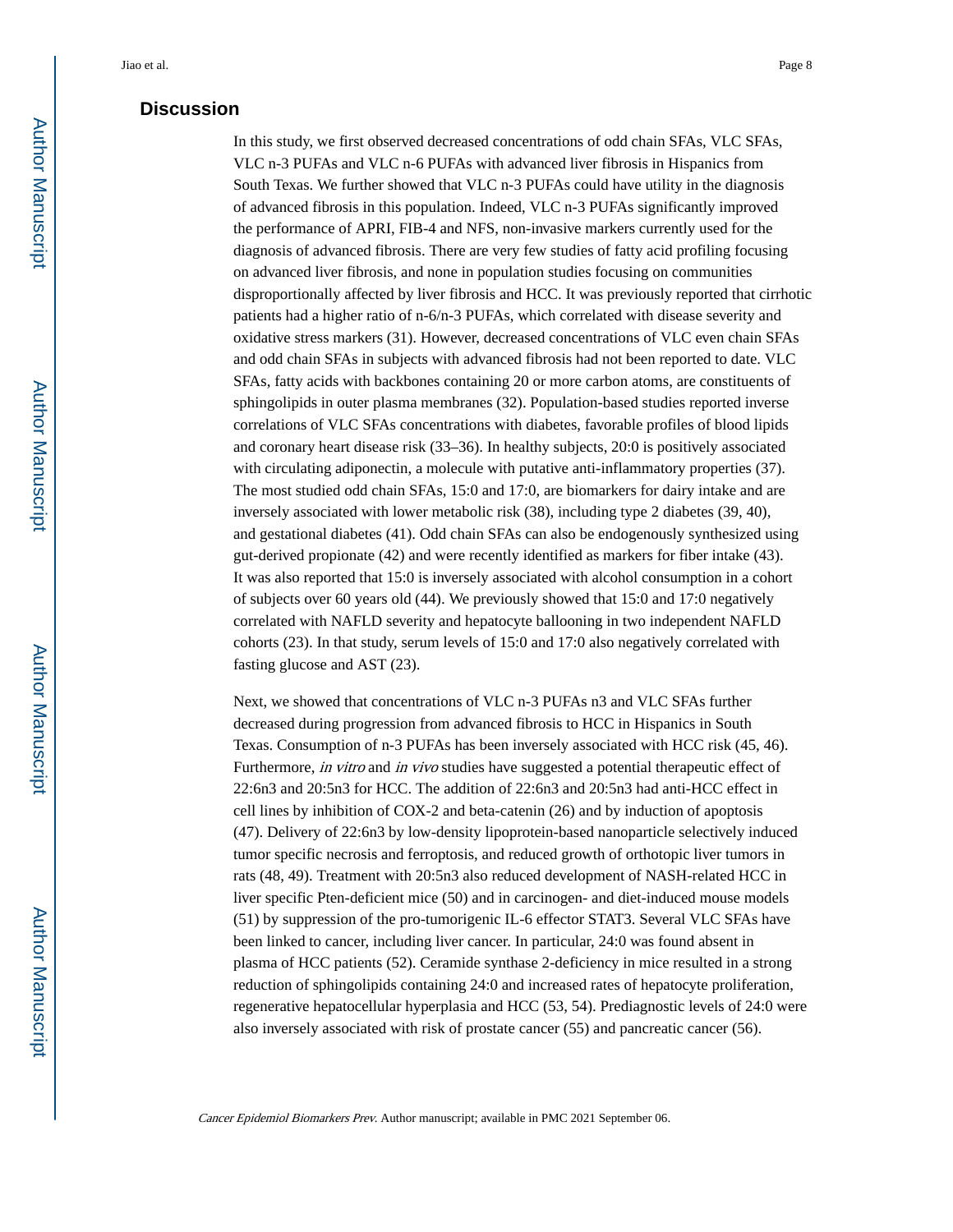Prior studies reported low abundances of VLC n-3 PUFAs in Hispanic ethnicity (57). Genome wide and exome wide association studies have also identified SNPs related to the susceptibility of liver fibrosis and HCC, in the context of NAFLD in particular. PNPLA3 I148M variant (rs738409 [G]) and TM6SF2 E167K variant (rs58542926 [T]) were associated with liver fibrosis progression and HCC development (58). Frequency of PNPLA3 rs738409 minor alleles is significantly higher in Hispanics as confirmed in our CCHC analysis. The association of TM6SF2 rs58542926 SNP with advanced fibrosis and HCC was also confirmed in our study population. Subjects with PNPLA3 rs738409 minor alleles or mice overexpressing mutant alleles had relative depletion of VLC n-3 PUFAs (59, 60). Subjects with rs738409 minor alleles also had reduced VLC SFAs 20:0 and 24:0 in liver triglycerides (61). Our study further shows that plasma concentrations of VLC SFAs, 24:0 in particular, and VLC n-3 PUFAs, were also lower in subjects with this PNPLA3 variant in our study population, warranting further validation in larger population-based cohorts.

A major limitation of this study is the small sample size, particularly for HCC cases. Additional studies are needed to further determine the role of the identified FAs in liver fibrosis progression and HCC development in Hispanics. Among them, 24:0 and VLC n-3 PUFAs showed the strongest association with advanced liver fibrosis and HCC, and their plasma concentrations may be affected by genetic polymorphisms, including in PNPLA3. Remarkably, the addition of VLC n-3 PUFAs to APRI strongly improved the diagnostic performance of APRI for advanced fibrosis in our cohort. The utility of 24:0 and VLC n-3 PUFAs in prediction of fibrosis progression and HCC development should be evaluated in prospective cohorts. The therapeutic potential of 24:0 and VLC n-3 PUFAs to prevent progression to advanced fibrosis and HCC in this population should also be evaluated.

#### **Supplementary Material**

Refer to Web version on PubMed Central for supplementary material.

#### **Acknowledgements**

We thank Rocío Uribe, Ivana Zavla and Dr. Monica Betancourt-Garcia for the enrollment of CCHC participants and HCC patients; Marcela Morris and Hugo Soriano for data support; and the participants from the Lower Rio Grande Valley who so willingly participated in this study.

#### **Financial support:**

This research was supported in part by the MD Anderson Cancer Center SPORE in Hepatocellular Carcinoma Grant P50 CA217674 from the National Cancer Institute (NCI), and by NIH/NCI grants R01CA204665 and R01CA195524. The Metabolomics Core Facility was supported by Cancer Prevention and Research Institute of Texas grant RP130397 and NIH grants S10OD012304-01 and P30CA016672. The cohort was supported by a NIH/Center for Clinical and Translational Sciences, grant UL1 TR000371.

#### **References**

1. Global Burden of Disease Liver Cancer Collaboration, Akinyemiju T, Abera S, Ahmed M, Alam N, Alemayohu MA, et al.The Burden of Primary Liver Cancer and Underlying Etiologies From 1990 to 2015 at the Global, Regional, and National Level: Results From the Global Burden of Disease Study 2015. JAMA Oncol2017;3(12):1683–91. [PubMed: 28983565]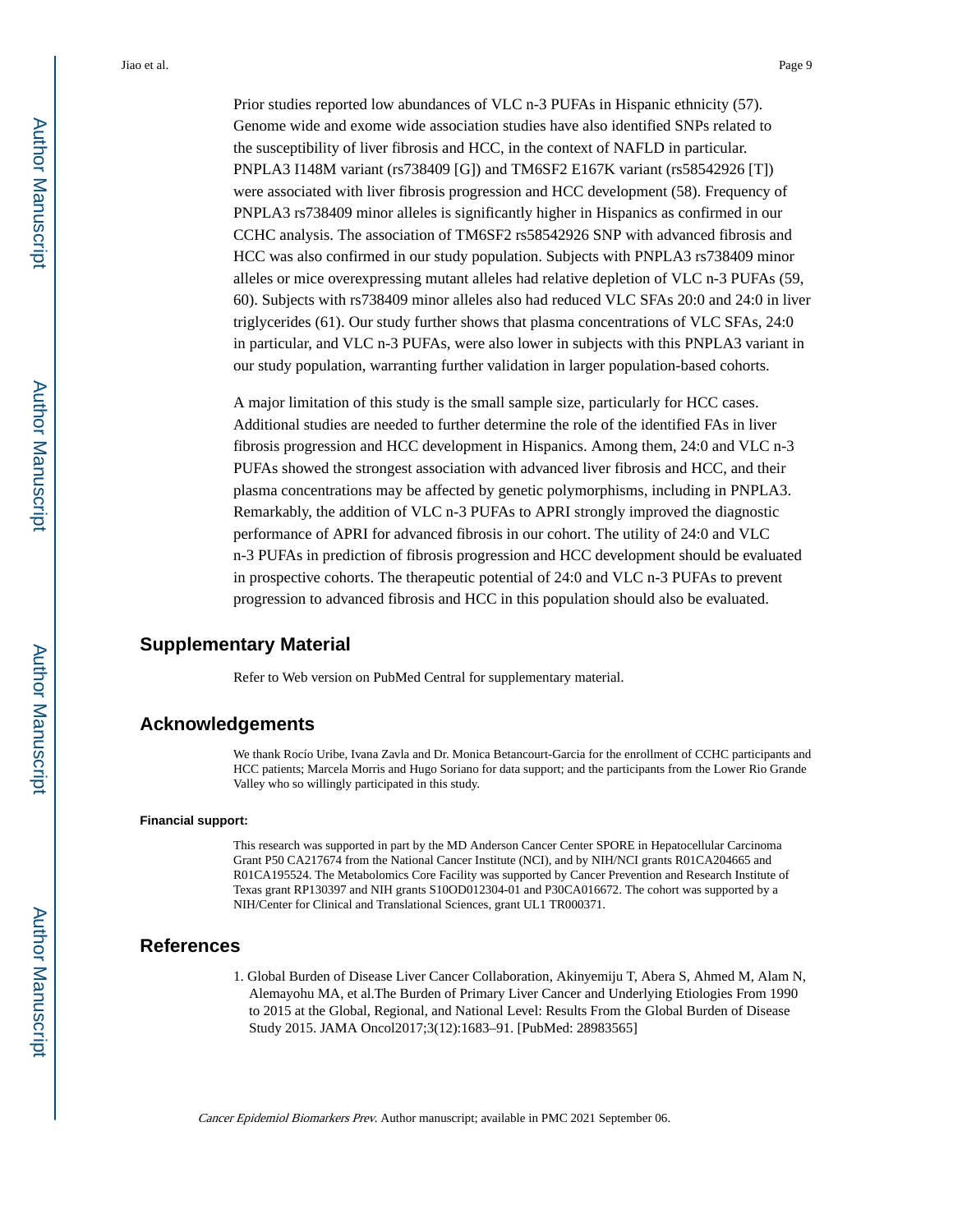- 2. Bray F, Ferlay J, Soeijomataram I, Siegel RL, Torre LA, Jemal A. Global cancer statistics 2018: GLOBOCAN estimates of incidence and mortality worldwide for 36 cancers in 185 countries. CA: a cancer journal for clinicians2018;68(6):394–424. [PubMed: 30207593]
- 3. Global Burden of Disease Cancer C, Fitzmaurice C, Akinyemiju TF, Al Lami FH, Alam T, Alizadeh-Navaei R, et al.Global, Regional, and National Cancer Incidence, Mortality, Years of Life Lost, Years Lived With Disability, and Disability-Adjusted Life-Years for 29 Cancer Groups, 1990 to 2016: A Systematic Analysis for the Global Burden of Disease Study. JAMA Oncol2018;4(11):1553–68. [PubMed: 29860482]
- 4. Younossi ZM, Stepanova M, Afendy M, Fang Y, Younossi Y, Mir H, et al.Changes in the prevalence of the most common causes of chronic liver diseases in the United States from 1988 to 2008. Clin Gastroenterol Hepatol2011;9(6):524–30 e1; quiz e60. [PubMed: 21440669]
- 5. Younossi ZM, Koenig AB, Abdelatif D, Fazel Y, Henry L, Wymer M. Global epidemiology of nonalcoholic fatty liver disease-Meta-analytic assessment of prevalence, incidence, and outcomes. Hepatology2016;64(1):73–84. [PubMed: 26707365]
- 6. Hagstrom H, Nasr P, Ekstedt M, Hammar U, Stal P, Hultcrantz R, et al.Fibrosis stage but not NASH predicts mortality and time to development of severe liver disease in biopsy-proven NAFLD. Journal of hepatology2017;67(6):1265–73. [PubMed: 28803953]
- 7. Dulai PS, Singh S, Patel J, Soni M, Prokop LJ, Younossi Z, et al.Increased risk of mortality by fibrosis stage in nonalcoholic fatty liver disease: Systematic review and meta-analysis. Hepatology2017;65(5): 1557–65. [PubMed: 28130788]
- 8. Vilar-Gomez E, Calzadilla-Bertot L, Wai-Sun Wong V, Castellanos M, Aller-de la Fuente R, Metwally M, et al.Fibrosis Severity as a Determinant of Cause-Specific Mortality in Patients With Advanced Nonalcoholic Fatty Liver Disease: A Multi-National Cohort Study. Gastroenterology2018;155(2):443–57 e17. [PubMed: 29733831]
- 9. Rich NE, Oji S, Mufti AR, Browning JD, Parikh ND, Odewole M, et al.Racial and Ethnic Disparities in Nonalcoholic Fatty Liver Disease Prevalence, Severity, and Outcomes in the United States: A Systematic Review and Meta-analysis. Clin Gastroenterol Hepatol2018;16(2):198–210 e2. [PubMed: 28970148]
- 10. White DL, Thrift AP, Kanwal F, Davila J, El-Serag HB. Incidence of Hepatocellular Carcinoma in All 50 United States, From 2000 Through 2012. Gastroenterology2017;152(4):812–20 e5. [PubMed: 27889576]
- 11. Fisher-Hoch SP, Rentfro AR, Salinas JJ, Perez A, Brown HS, Reininger BM, et al.Socioeconomic status and prevalence of obesity and diabetes in a Mexican American community, Cameron County, Texas, 2004-2007. Preventing chronic disease2010;7(3):A53. [PubMed: 20394692]
- 12. Fisher-Hoch SP, Vatcheva KP, Rahbar MH, McCormick JB. Undiagnosed Diabetes and Pre-Diabetes in Health Disparities. PLoS One2015;10(7):e0133135. [PubMed: 26186342]
- 13. Gill C, Vatcheva KP, Pan JJ, Smulevitz B, McPherson DD, Fallon M, et al.Frequency of Nonalcoholic Fatty Liver Disease and Subclinical Atherosclerosis Among Young Mexican Americans. Am J Cardiol2017;119(11):1717–22. [PubMed: 28395890]
- 14. Garza AL, Vatcheva KP, Pan JJ, Rahbar MH, Fallon MB, McCormick JB, et al.Liver and Other Gastrointestinal Cancers Are Frequent in Mexican Americans. J Racial Ethn Health Disparities2016;3(1):1–10. [PubMed: 26896100]
- 15. Watt GP, Lee M, Pan JJ, Fallon MB, Loomba R, Beretta L, et al.High Prevalence of Hepatic Fibrosis, Measured by Elastography, in a Population-Based Study of Mexican Americans. Clin Gastroenterol Hepatol2019;17(5):968–75 e5. [PubMed: 29902644]
- 16. Jiao J, Watt GP, Lee M, Rahbar MH, Vatcheva KP, Pan JJ, et al.Cirrhosis and Advanced Fibrosis in Hispanics in Texas: The Dominant Contribution of Central Obesity. PLoS One2016;11(3):e0150978. [PubMed: 26950933]
- 17. Jump DB. Fatty acid regulation of hepatic lipid metabolism. Current opinion in clinical nutrition and metabolic care2011;14(2):115–20. [PubMed: 21178610]
- 18. Stefan N, Haring HU. Circulating fetuin-A and free fatty acids interact to predict insulin resistance in humans. Nature medicine2013;19(4):394–5.
- 19. Neuschwander-Tetri BA. Nontriglyceride hepatic lipotoxicity: the new paradigm for the pathogenesis of NASH. Curr Gastroenterol Rep2010;12(1):49–56. [PubMed: 20425484]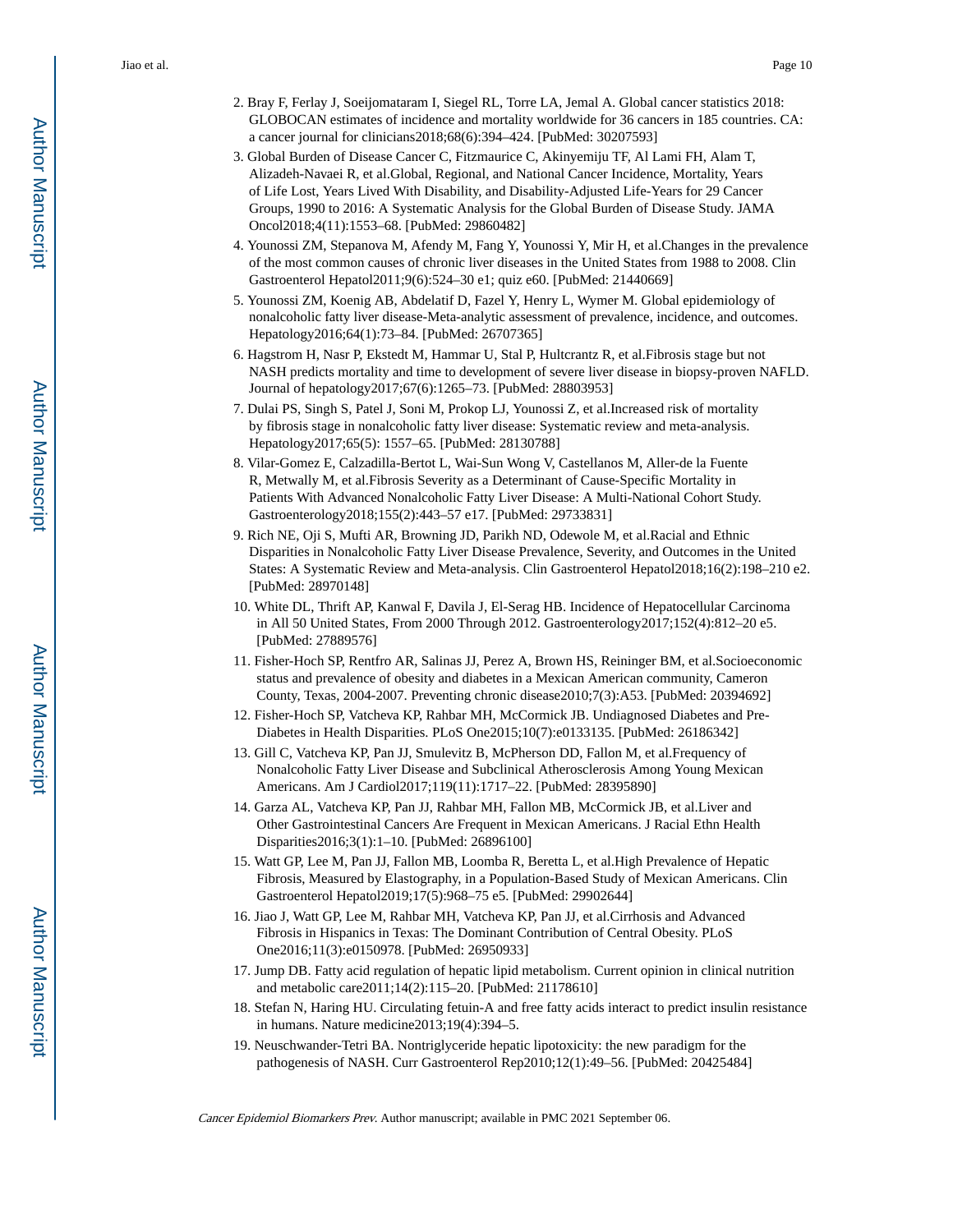- 20. Li Z, Berk M, McIntyre TM, Gores GJ, Feldstein AE. The lysosomal-mitochondrial axis in free fatty acid-induced hepatic lipotoxicity. Hepatology2008;47(5):1495–503. [PubMed: 18220271]
- 21. Muir K, Hazim A, He Y, Peyressatre M, Kim DY, Song X, et al.Proteomic and lipidomic signatures of lipid metabolism in NASH-associated hepatocellular carcinoma. Cancer research2013;73(15):4722–31. [PubMed: 23749645]
- 22. Khan IM, Gjuka D, Jiao J, Song X, Wang Y, Wang J, et al.A Novel Biomarker Panel for the Early Detection and Risk Assessment of Hepatocellular Carcinoma in Patients with Cirrhosis. Cancer Prev Res (Phila)2021.
- 23. Yoo W, Gjuka D, Stevenson HL, Song X, Shen H, Yoo SY, et al.Fatty acids in non-alcoholic steatohepatitis: Focus on pentadecanoic acid. PLoS One2017;12(12):e0189965. [PubMed: 29244873]
- 24. Karlas T, Petroff D, Sasso M, Fan JG, Mi YQ, de Ledinghen V, et al.Individual patient data metaanalysis of controlled attenuation parameter (CAP) technology for assessing steatosis. Journal of hepatology2017;66(5):1022–30. [PubMed: 28039099]
- 25. Wong VW, Vergniol J, Wong GL, Foucher J, Chan HL, Le Bail B, et al.Diagnosis of fibrosis and cirrhosis using liver stiffness measurement in nonalcoholic fatty liver disease. Hepatology2010;51(2):454–62. [PubMed: 20101745]
- 26. Lim K, Han C, Dai Y, Shen M, Wu T. Omega-3 polyunsaturated fatty acids inhibit hepatocellular carcinoma cell growth through blocking beta-catenin and cyclooxygenase-2. Mol Cancer Ther2009;8(11):3046–55. [PubMed: 19887546]
- 27. Mok HJ, Lee JW, Bandu R, Kang HS, Kim KH, Kim KP. A rapid and sensitive profiling of free fatty acids using liquid chromatography electrospray ionization tandem mass spectrometry (LC/ESI-MS/MS) after chemical derivatization. Rsc Adv2016;6(38):32130–9.
- 28. Li X, Franke AA. Improved LC-MS method for the determination of fatty acids in red blood cells by LC-orbitrap MS. Anal Chem2011;83(8):3192–8. [PubMed: 21428294]
- 29. Benjamini Y, Hochberg Y. Controlling the False Discovery Rate: A Practical and Powerful Approach to Multiple Testing. J R Stat Soc B1995;57(1):289–300.
- 30. Genomes Project C, Auton A, Brooks LD, Durbin RM, Garrison EP, Kang HM, et al.A global reference for human genetic variation. Nature2015;526(7571):68–74. [PubMed: 26432245]
- 31. Basili S, Raparelli V, Napoleone L, Del Ben M, Merli M, Riggio O, et al.Polyunsaturated fatty acids balance affects platelet NOX2 activity in patients with liver cirrhosis. Dig Liver Dis2014;46(7):632–8. [PubMed: 24703705]
- 32. Fujimoto A, Totoki Y, Abe T, Boroevich KA, Hosoda F, Nguyen HH, et al.Whole-genome sequencing of liver cancers identifies etiological influences on mutation patterns and recurrent mutations in chromatin regulators. Nat Genet2012;44(7):760–4. [PubMed: 22634756]
- 33. Forouhi NG, Koulman A, Sharp SJ, Imamura F, Kroger J, Schulze MB, et al.Differences in the prospective association between individual plasma phospholipid saturated fatty acids and incident type 2 diabetes: the EPIC-InterAct case-cohort study. The lancet Diabetes & endocrinology2014;2(10):810–8. [PubMed: 25107467]
- 34. Lemaitre RN, Fretts AM, Sitlani CM, Biggs ML, Mukamal K, King IB, et al.Plasma phospholipid very-long-chain saturated fatty acids and incident diabetes in older adults: the Cardiovascular Health Study. Am J Clin Nutr2015;101(5):1047–54. [PubMed: 25787996]
- 35. Malik VS, Chiuve SE, Campos H, Rimm EB, Mozaffarian D, Hu FB, et al.Circulating Very-Long-Chain Saturated Fatty Acids and Incident Coronary Heart Disease in US Men and Women. Circulation2015;132(4):260–8. [PubMed: 26048094]
- 36. Papandreou C, Sala-Vila A, Galie S, Muralidharan J, Estruch R, Fito M, et al.Association Between Fatty Acids of Blood Cell Membranes and Incidence of Coronary Heart Disease. Arterioscler Thromb Vasc Biol2019;39(4):819–25. [PubMed: 30727755]
- 37. Fernandez-Real JM, Vendrell J, Ricart W. Circulating adiponectin and plasma fatty acid profile. Clin Chem2005;51(3):603–9. [PubMed: 15637134]
- 38. Zheng JS, Sharp SJ, Imamura F, Koulman A, Schulze MB, Ye Z, et al.Association between plasma phospholipid saturated fatty acids and metabolic markers of lipid, hepatic, inflammation and glycaemic pathways in eight European countries: a cross-sectional analysis in the EPIC-InterAct study. BMC Med2017;15(1):203. [PubMed: 29145892]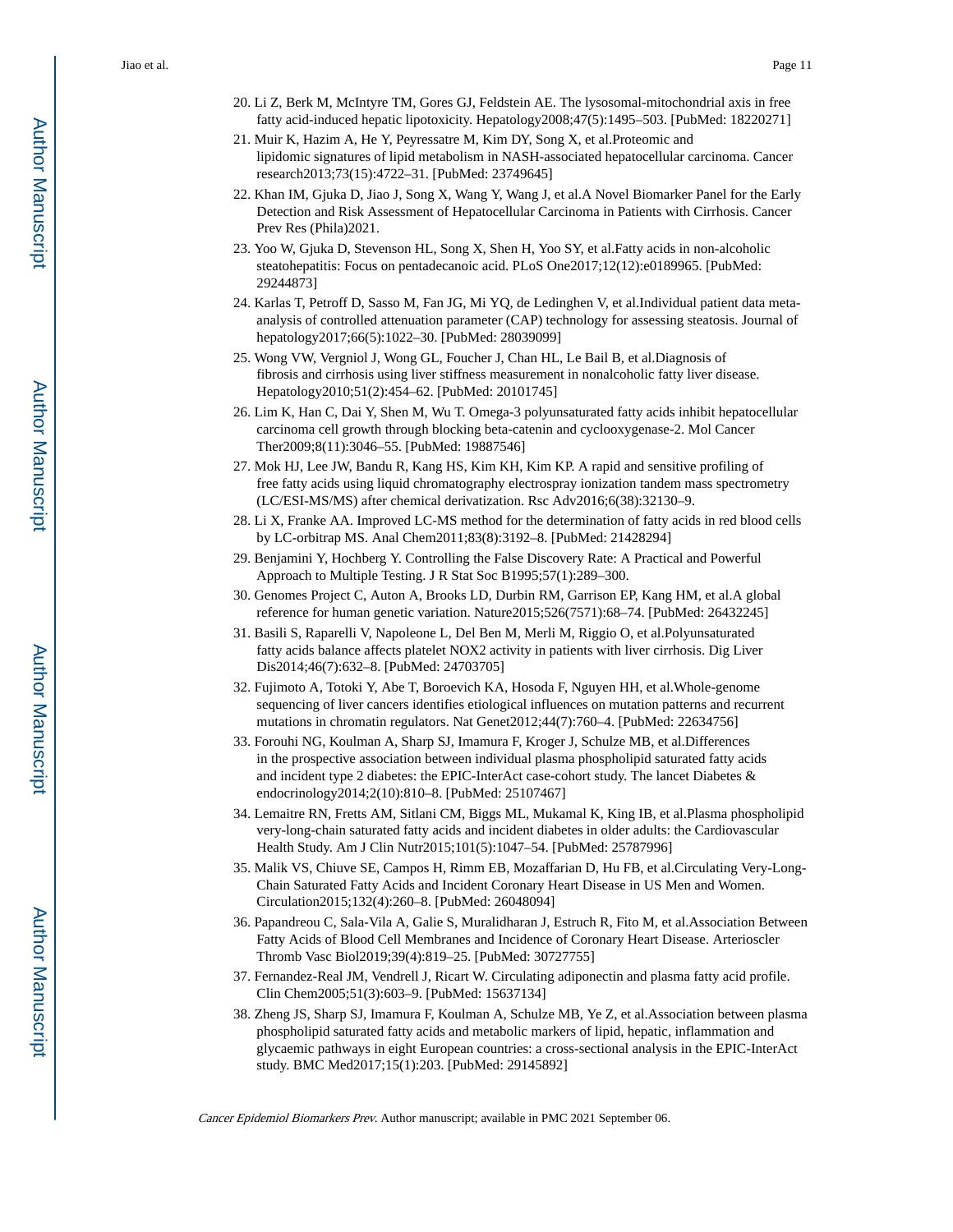- 39. Santaren ID, Watkins SM, Liese AD, Wagenknecht LE, Rewers MJ, Haffner SM, et al.Serum pentadecanoic acid (15:0), a short-term marker of dairy food intake, is inversely associated with incident type 2 diabetes and its underlying disorders. Am J Clin Nutr2014;100(6):1532–40. [PubMed: 25411288]
- 40. Kratz M, Marcovina S, Nelson JE, Yeh MM, Kowdley KV, Callahan HS, et al.Dairy fat intake is associated with glucose tolerance, hepatic and systemic insulin sensitivity, and liver fat but not beta-cell function in humans. Am J Clin Nutr2014;99(6): 1385–96. [PubMed: 24740208]
- 41. Zhu Y, Tsai MY, Sun Q, Hinkle SN, Rawal S, Mendola P, et al.A prospective and longitudinal study of plasma phospholipid saturated fatty acid profile in relation to cardiometabolic biomarkers and the risk of gestational diabetes. Am J Clin Nutr2018;107(6):1017–26. [PubMed: 29868913]
- 42. Jenkins BJ, Seyssel K, Chiu S, Pan PH, Lin SY, Stanley E, et al.Odd Chain Fatty Acids; New Insights of the Relationship Between the Gut Microbiota, Dietary Intake, Biosynthesis and Glucose Intolerance. Scientific reports2017;7:44845. [PubMed: 28332596]
- 43. Weitkunat K, Schumann S, Nickel D, Hornemann S, Petzke KJ, Schulze MB, et al.Odd-chain fatty acids as a biomarker for dietary fiber intake: a novel pathway for endogenous production from propionate. Am J Clin Nutr2017;105(6): 1544–51. [PubMed: 28424190]
- 44. Laguzzi F, Riserus U, Marklund M, Vikstrom M, Sjogren P, Gigante B, et al.Circulating fatty acids in relation to alcohol consumption: Cross-sectional results from a cohort of 60-year-old men and women. Clinical nutrition2018;37(6 Pt A):2001–10. [PubMed: 29032841]
- 45. Sawada N, Inoue M, Iwasaki M, Sasazuki S, Shimazu T, Yamaji T, et al.Consumption of n-3 fatty acids and fish reduces risk of hepatocellular carcinoma. Gastroenterology2012;142(7):1468–75. [PubMed: 22342990]
- 46. Gao M, Sun K, Guo M, Gao H, Liu K, Yang C, et al.Fish consumption and n-3 polyunsaturated fatty acids, and risk of hepatocellular carcinoma: systematic review and meta-analysis. Cancer Causes Control2015;26(3):367–76. [PubMed: 25534918]
- 47. Sun SN, Jia WD, Chen H, Ma JL, Ge YS, Yu JH, et al.Docosahexaenoic acid (DHA) induces apoptosis in human hepatocellular carcinoma cells. International journal of clinical and experimental pathology2013;6(2):281–9. [PubMed: 23330014]
- 48. Ou W, Mulik RS, Anwar A, McDonald JG, He X, Corbin IR. Low-density lipoprotein docosahexaenoic acid nanoparticles induce ferroptotic cell death in hepatocellular carcinoma. Free Radic Biol Med2017;112:597–607. [PubMed: 28893626]
- 49. Wen X, Reynolds L, Mulik RS, Kim SY, Van Treuren T, Nguyen LH, et al.Hepatic Arterial Infusion of Low-Density Lipoprotein Docosahexaenoic Acid Nanoparticles Selectively Disrupts Redox Balance in Hepatoma Cells and Reduces Growth of Orthotopic Liver Tumors in Rats. Gastroenterology2016;150(2):488–98. [PubMed: 26484708]
- 50. Ishii H, Horie Y, Ohshima S, Anezaki Y, Kinoshita N, Dohmen T, et al.Eicosapentaenoic acid ameliorates steatohepatitis and hepatocellular carcinoma in hepatocyte-specific Pten-deficient mice. Journal of hepatology2009;50(3):562–71. [PubMed: 19162361]
- 51. Inoue-Yamauchi A, Itagaki H, Oda H. Eicosapentaenoic acid attenuates obesity-related hepatocellular carcinogenesis. Carcinogenesis2018;39(1):28–35. [PubMed: 29040439]
- 52. Patterson AD, Maurhofer O, Beyoglu D, Lanz C, Krausz KW, Pabst T, et al.Aberrant lipid metabolism in hepatocellular carcinoma revealed by plasma metabolomics and lipid profiling. Cancer research2011;71(21):6590–600. [PubMed: 21900402]
- 53. Imgrund S, Hartmann D, Farwanah H, Eckhardt M, Sandhoff R, Degen J, et al.Adult ceramide synthase 2 (CERS2)-deficient mice exhibit myelin sheath defects, cerebellar degeneration, and hepatocarcinomas. The Journal of biological chemistry2009;284(48):33549–60. [PubMed: 19801672]
- 54. Pewzner-Jung Y, Brenner O, Braun S, Laviad EL, Ben-Dor S, Feldmesser E, et al.A critical role for ceramide synthase 2 in liver homeostasis: II. insights into molecular changes leading to hepatopathy. The Journal of biological chemistry 2010; 285(14): 10911–23. [PubMed: 20110366]
- 55. Harvei S, Bjerve KS, Tretli S, Jellum E, Robsahm TE, Vatten L. Prediagnostic level of fatty acids in serum phospholipids: omega-3 and omega-6 fatty acids and the risk of prostate cancer. International journal of cancer1997;71(4):545–51. [PubMed: 9178806]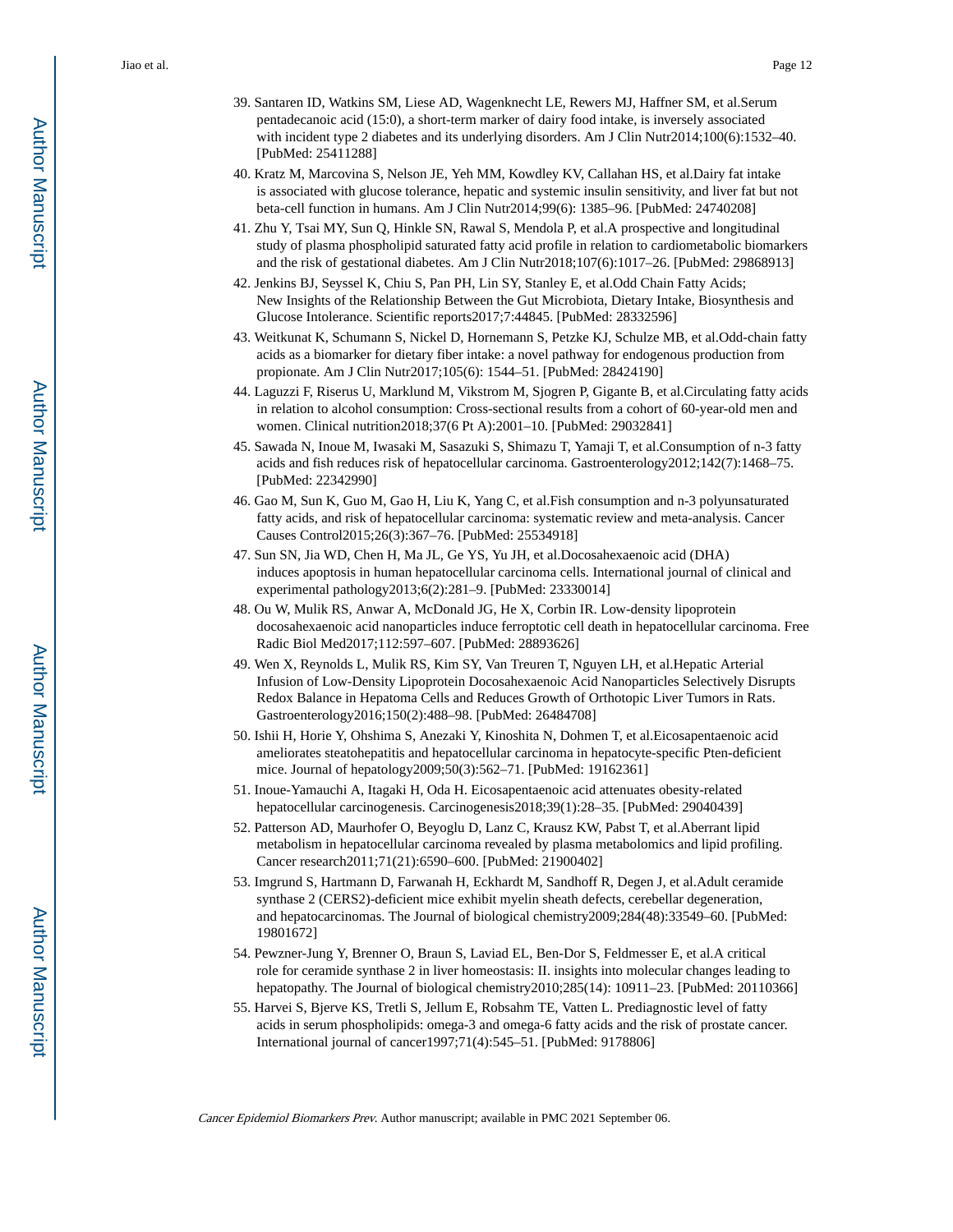- 56. Shu X, Zheng W, Yu D, Li HL, Lan Q, Yang G, et al.Prospective metabolomics study identifies potential novel blood metabolites associated with pancreatic cancer risk. International journal of cancer2018;143(9):2161–7. [PubMed: 29717485]
- 57. Murphy RA, Yu EA, Ciappio ED, Mehta S, McBurney MI. Suboptimal Plasma Long Chain n-3 Concentrations are Common among Adults in the United States, NHANES 2003-2004. Nutrients2015;7(12):10282–9. [PubMed: 26690213]
- 58. Singal AG, Manjunath H, Yopp AC, Beg MS, Marrero JA, Gopal P, et al.The effect of PNPLA3 on fibrosis progression and development of hepatocellular carcinoma: a meta-analysis. Am J Gastroenterol2014;109(3):325–34. [PubMed: 24445574]
- 59. Luukkonen PK, Nick A, Holtta-Vuori M, Thiele C, Isokuortti E, Lallukka-Bruck S, et al.Human PNPLA3-I148M variant increases hepatic retention of polyunsaturated fatty acids. JCI Insight2019;4(16).
- 60. Mitsche MA, Hobbs HH, Cohen JC. Patatin-like phospholipase domain-containing protein 3 promotes transfer of essential fatty acids from triglycerides to phospholipids in hepatic lipid droplets. The Journal of biological chemistry2018;293(18):6958–68. [PubMed: 29555681]
- 61. Peter A, Kovarova M, Nadalin S, Cermak T, Konigsrainer A, Machicao F, et al.PNPLA3 variant I148M is associated with altered hepatic lipid composition in humans. Diabetologia2014;57(10):2103–7. [PubMed: 24972532]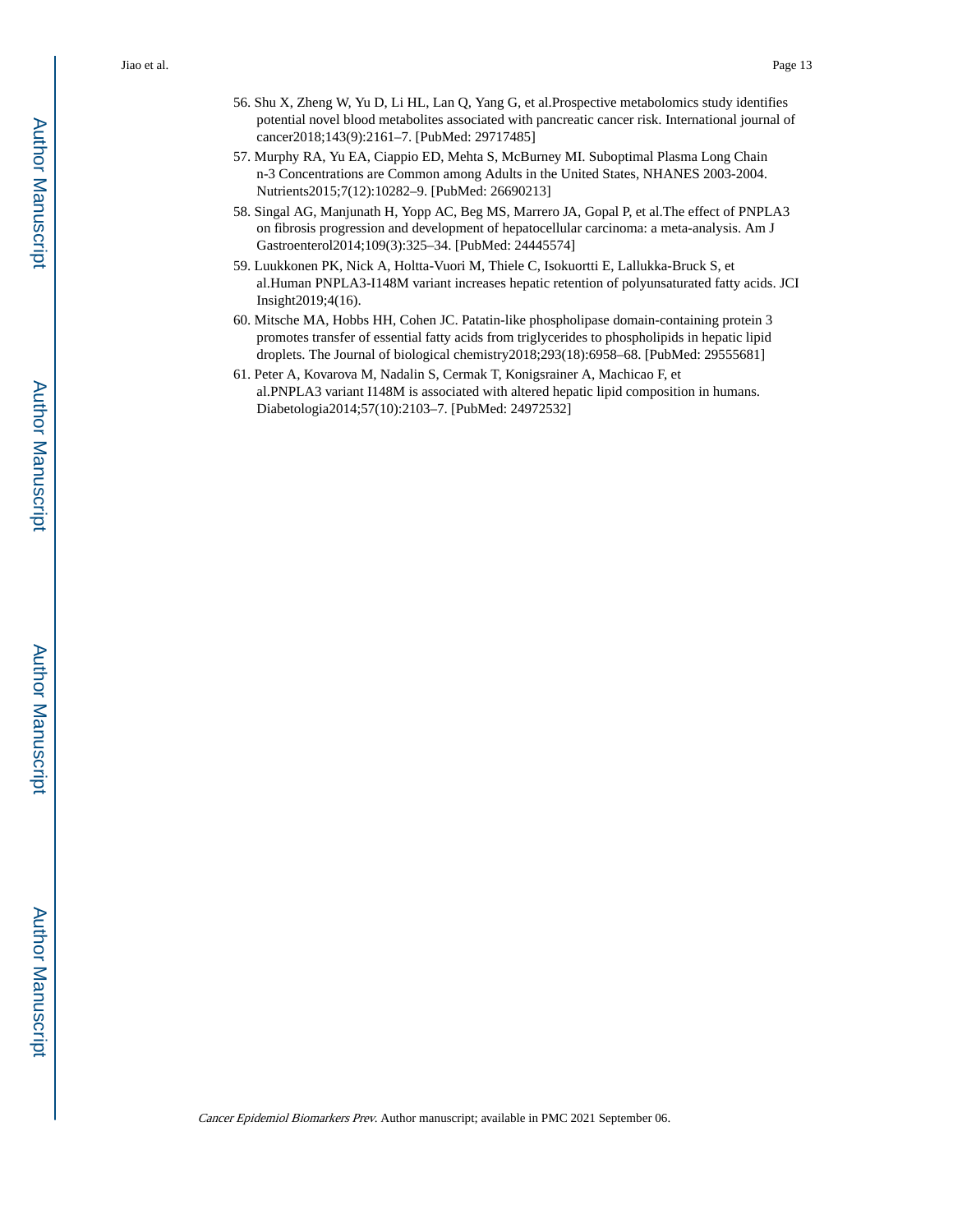

#### **Figure 1.**

Subjects with advanced liver fibrosis had lower concentrations of odd chain SFAs, VLC even chain SFAs, VLC n-3 PUFAs and VLC n-6 PUFAs. (A) Concentrations of these FA groups. (B) Individual odd chain SFAs. (C) Individual VLC even chain SFAs. (D) Individual VLC n-3 PUFAs and VLC n-6 PUFAs. \*\*p 0.01, \*\*\*p 0.001. Boxes: range between first and third quartiles; Lines: median values; Whiskers: minimum and maximum values.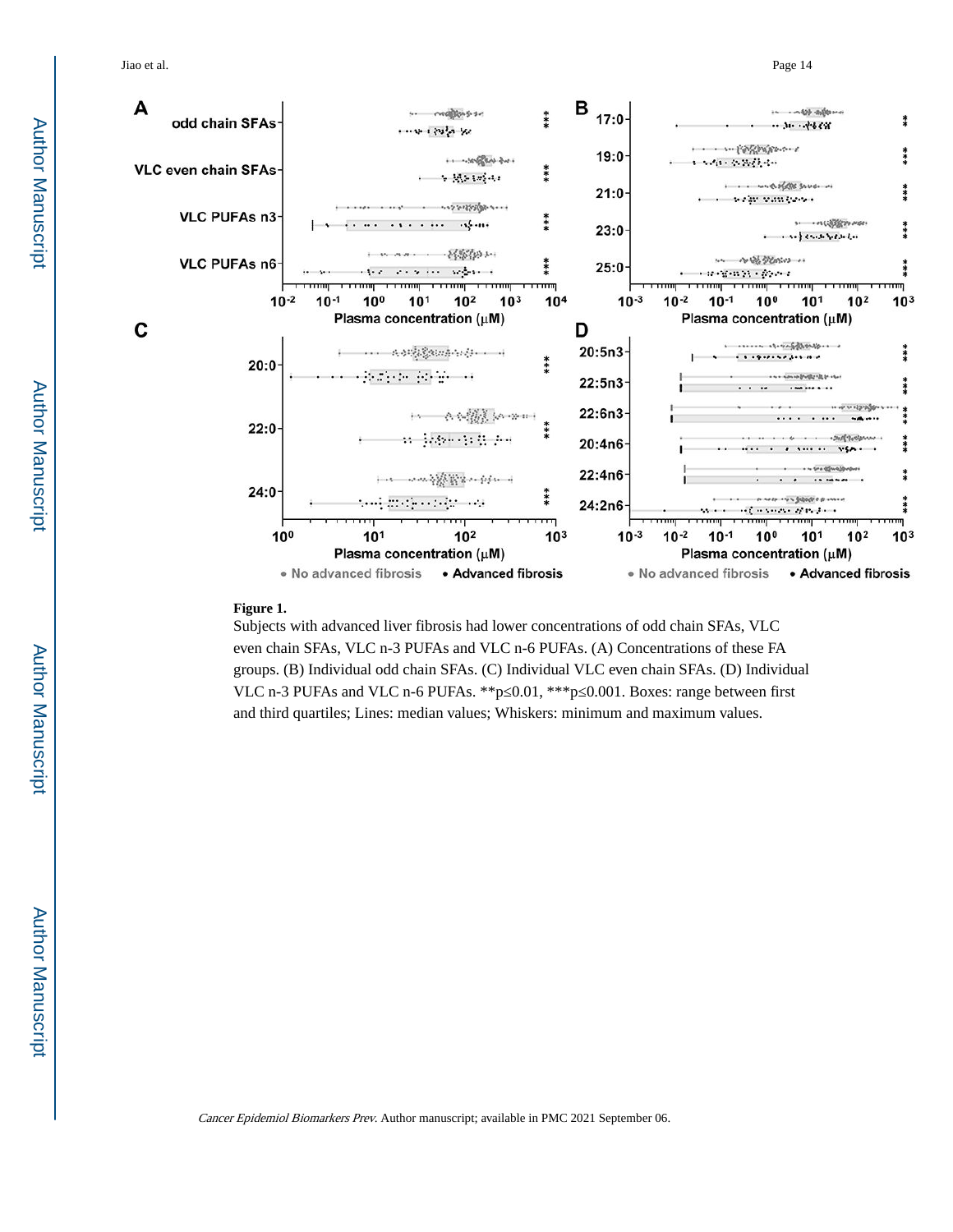

#### **Figure 2.**

Forest plot of associations between low plasma concentrations (quartile Q1) of selected FAs and advanced liver fibrosis. AOR: adjusted for age, gender, BMI and alcohol intake.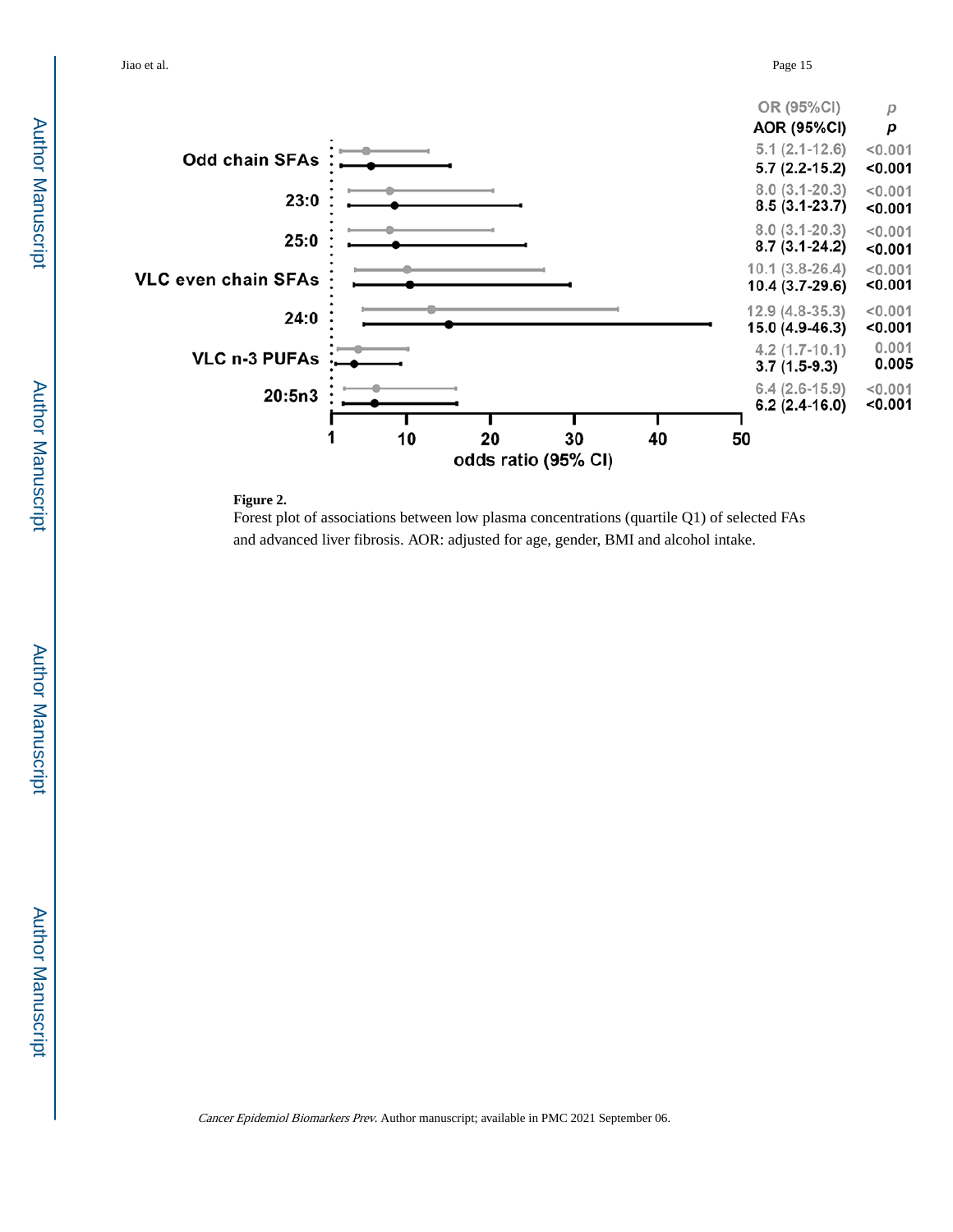Jiao et al. Page 16



#### **Figure 3.**

ROC curves for the diagnosis of advanced liver fibrosis in CCHC subjects. (A) APRI and combination APRI + VLC n-3 PUFAs; (B) FIB-4 and combination FIB-4 + VLC n-3 PUFAs; (C) NFS and combination NFS + VLC n-3 PUFAs.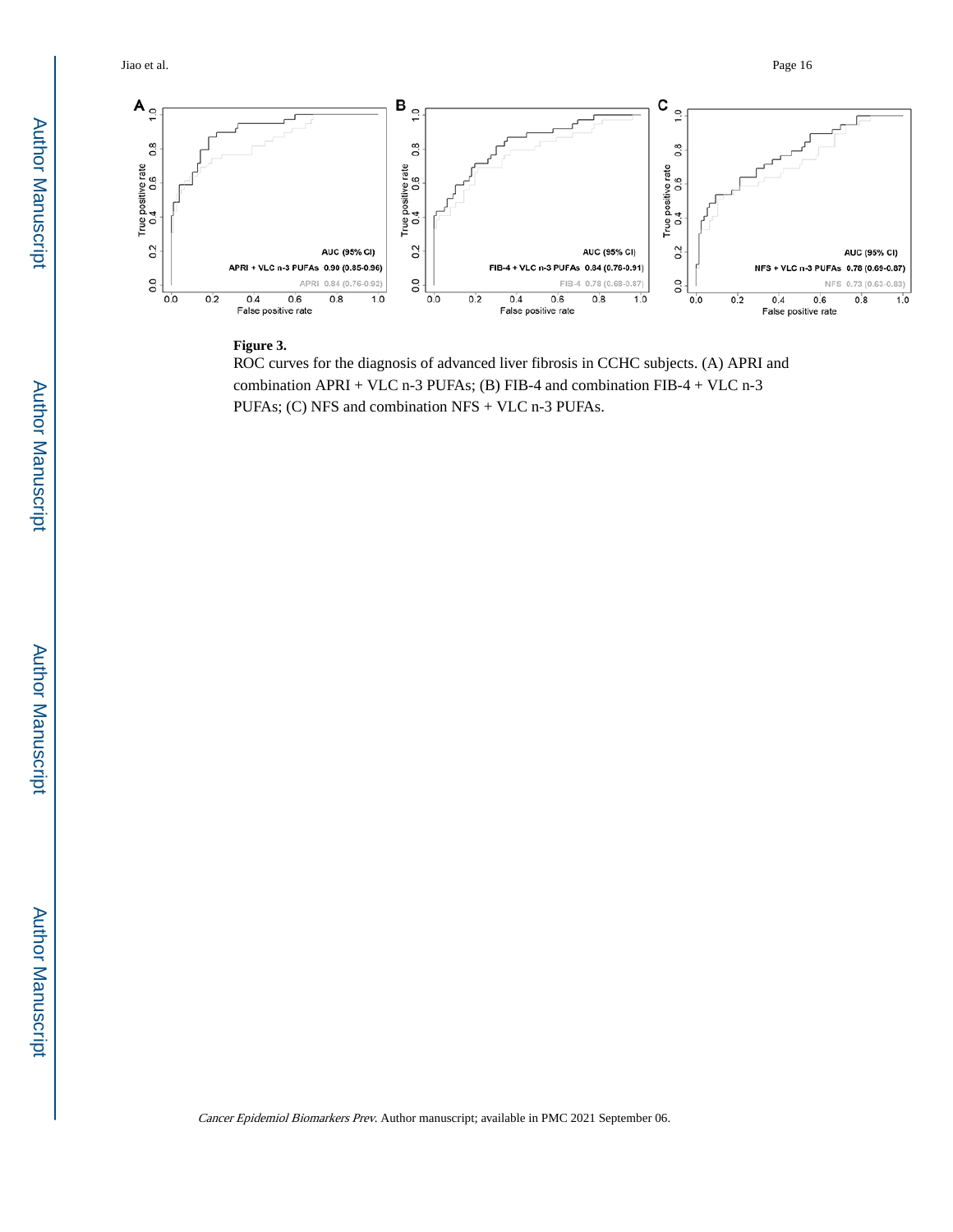Jiao et al. Page 17



#### **Figure 4.**

HCC subjects with advanced fibrosis had lower concentrations of VLC n-3 PUFAs and VLC SFAs. (A) Concentrations of individual VLC n-3 PUFAs (A) and individual VLC SFAs (B). \*p≤0.05, \*\*p≤0.01. Boxes: range between first and third quartiles; Lines: median values; Whiskers: minimum and maximum values.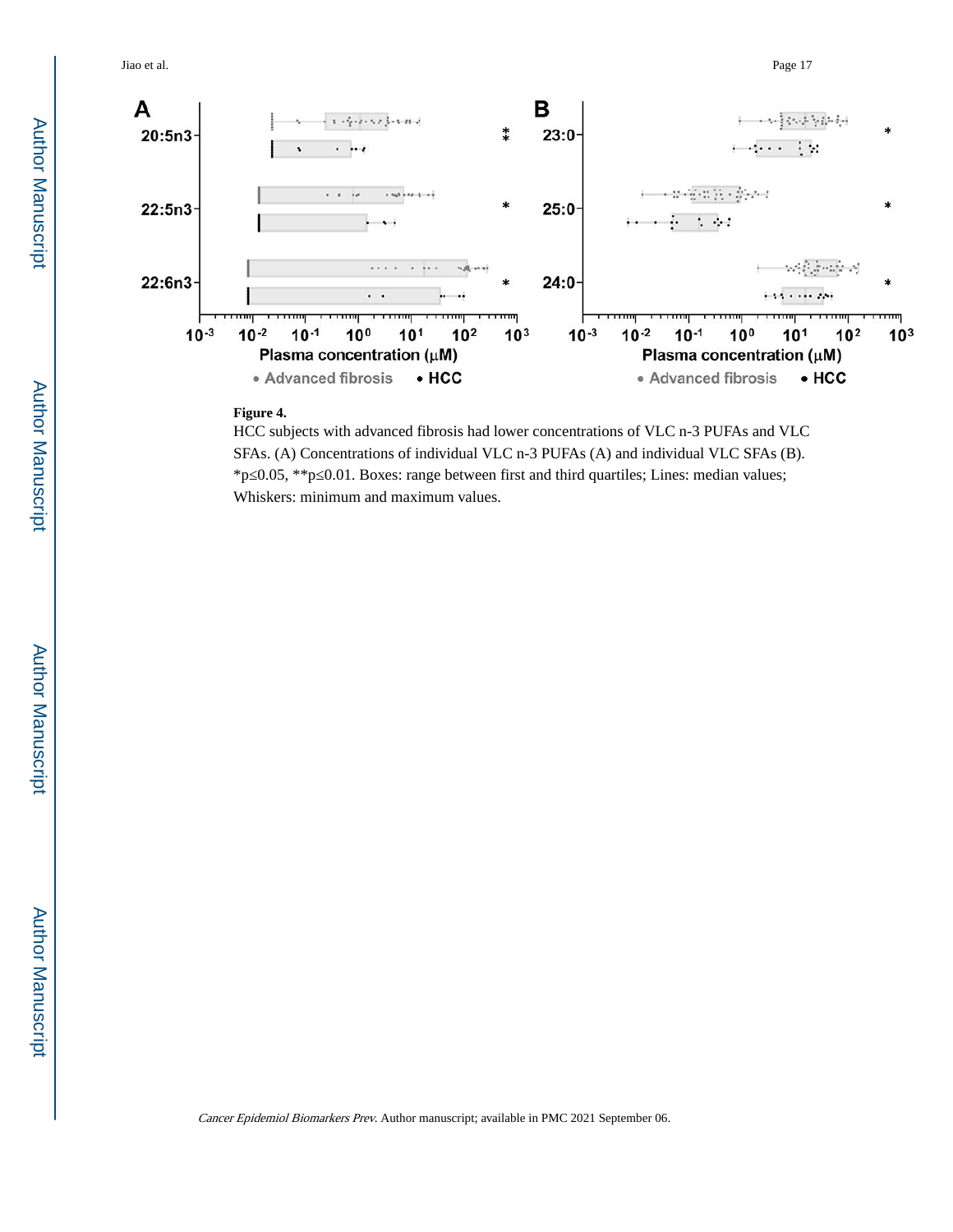Jiao et al. Page 18



#### **Figure 5.**

Non-fibrotic 1<sup>st</sup>/2<sup>nd</sup> -degree relatives of HCC patients had lower concentrations of VLC n-3 PUFAs and VLC SFAs. Concentrations of individual VLC n-3 PUFAs (A) and individual VLC SFAs (B). (C) Forest plot of significant associations between being 1st/2nd-degree relatives of HCC patients and selected low FAs abundance (quartile Q1) among non-fibrotic subjects. Boxes: range between first and third quartiles; Lines: median values; Whiskers: minimum and maximum values. AOR: adjusted for age, gender, diabetes and alcohol intake. \*p≤0.05, \*\*p≤0.01,\*\*\*p≤0.001.